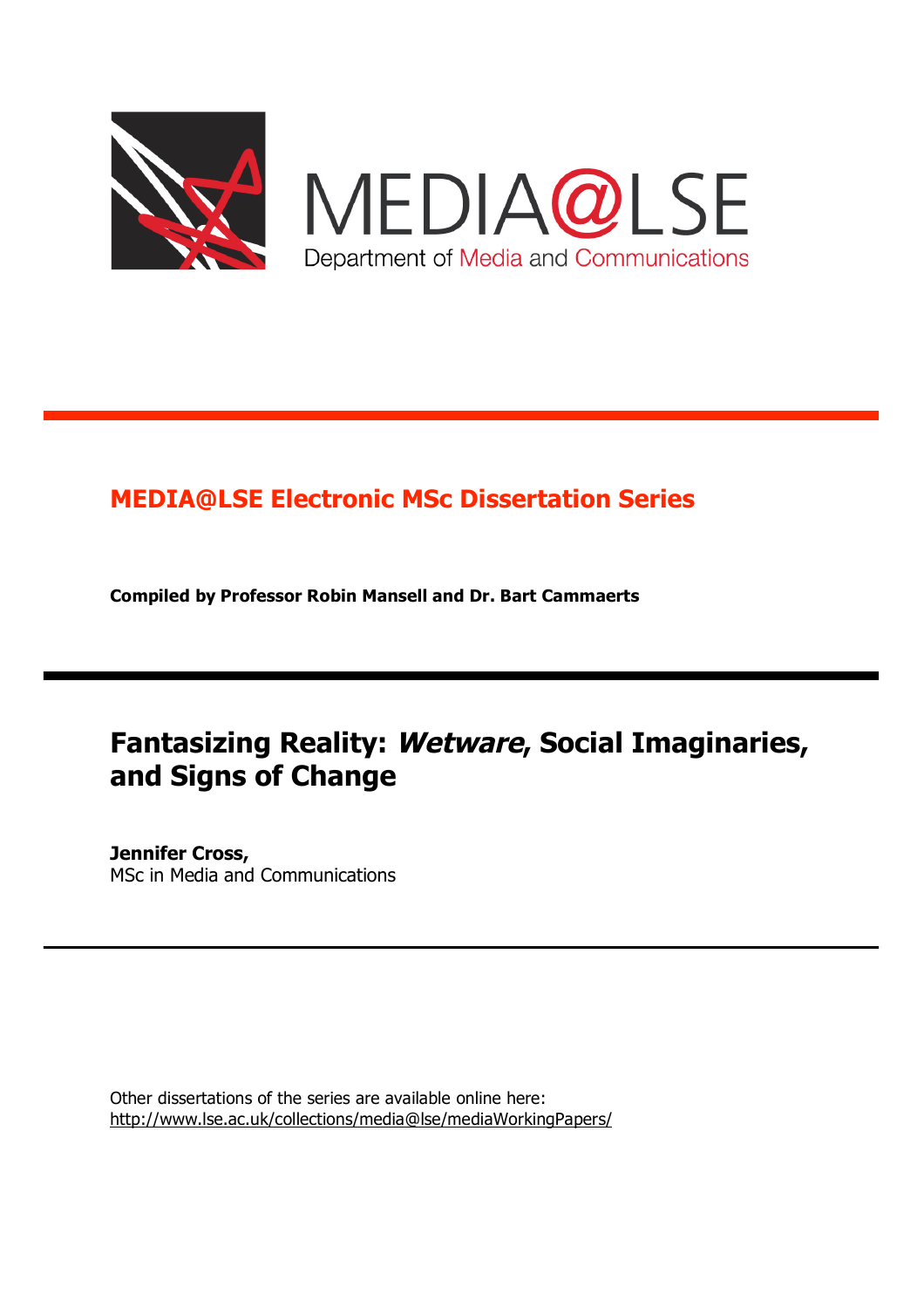**Dissertation submitted to the Department of Media and Communications, London School of Economics and Political Science, September 2007, in partial fulfilment of the requirements for the MSc in Media and Communications. Supervised by Ms. Zoe Sujon.**

Published by Media@lse, London School of Economics and Political Science ("LSE"), Houghton Street, London WC2A 2AE. The LSE is a School of the University of London. It is a Charity and is incorporated in England as a company limited by guarantee under the Companies Act (Reg number 70527).

Copyright in editorial matter, LSE © 2007

Copyright, Jennifer Cross © 2007. The authors have asserted their moral rights.

All rights reserved. No part of this publication may be reproduced, stored in a retrieval system or transmitted in any form or by any means without the prior permission in writing of the publisher nor be issued to the public or circulated in any form of binding or cover other than that in which it is published. In the interests of providing a free flow of debate, views expressed in this dissertation are not necessarily those of the compilers or the LSE.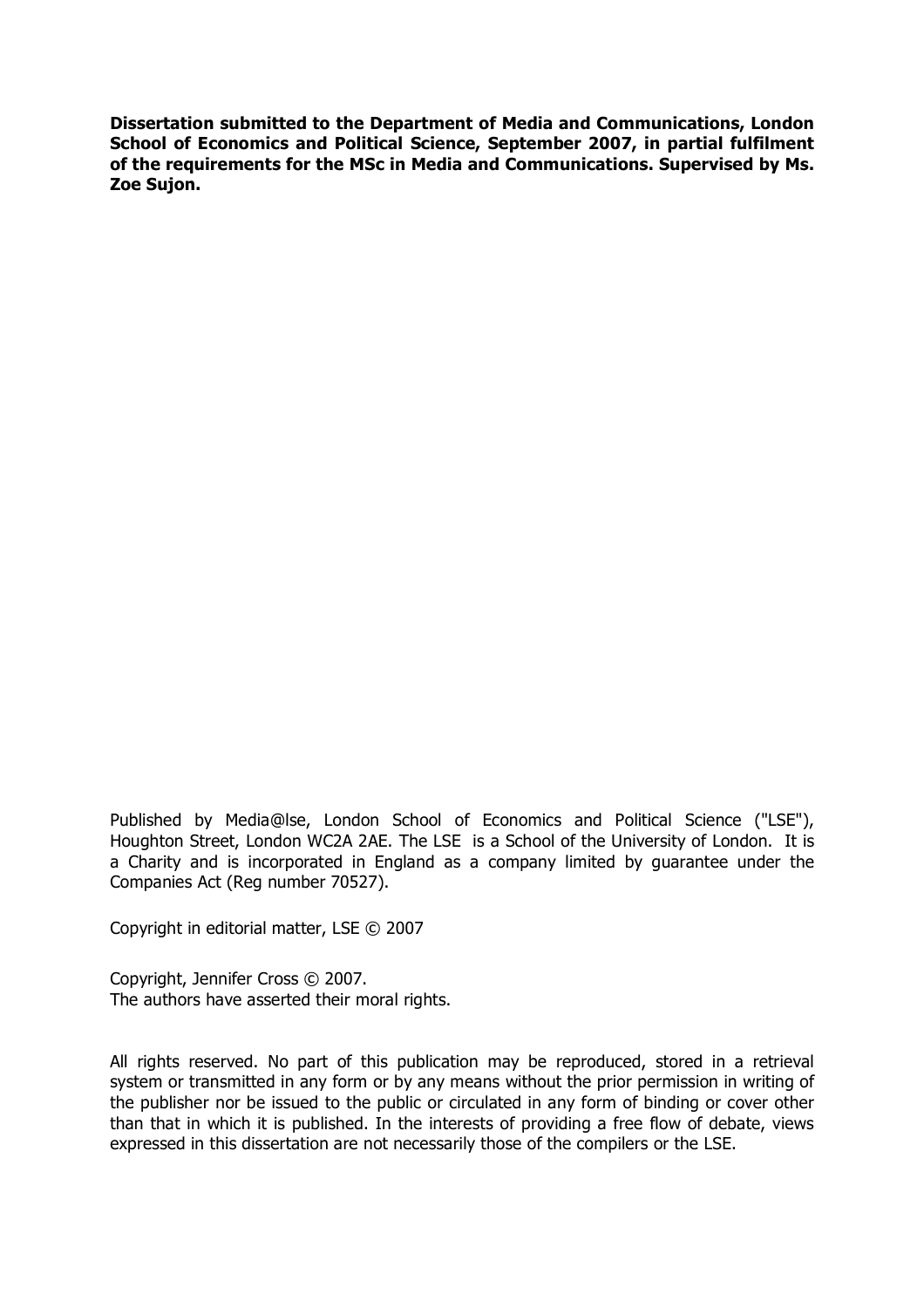# **Fantasizing Reality: Wetware, Social Imaginaries, and Signs of Change**

Jennifer Cross

#### **ABSTRACT**

This project explores the link between social imaginaries and circulations of meaning in popular culture science fiction. Stories function as an important element of how individuals make sense of the world around them and integrate new ideas into their social imaginations. Media cultural texts, such as novels, offer one entry point into these mental maps. This paper offers one possible route to sense-making via social imaginaries and stories and how mediation connects the two entities. The transfer of meaning from one text to another, from one event to another and the continual signification and (re)signification of intertextualities naturalize the strange and render it familiar. This process takes fantastical realities and turns them into imaginable way of living. As these ideas are fairly abstract and empirically difficult, this project aimed to contextualize this cycle of meaning-making within the framework of technologically mediated bodies. This offered a narrower, more concrete venue through which to explore these concepts. Specifically, the concept of *wetware* was investigated at its initial inception in science fiction novels. Using elements drawn from critical discourse analysis, rhetorical analysis and literary criticism, this paper sought to address the following question: How are concepts like *wetware* introduced into social imaginaries?

Overall, my research has shown mixed results for this research question and my hypothesized cycle of theoretical elements. In general, this conceptual framework seems valid and an interdisciplinary methodology is crucial. However, the sheer amount of material in novels and the complex play of these concepts made it difficult to determine which literary device or discourse was effecting perceptions of what was familiar and what was supernatural. Reading is a very individualistic activity, so extrapolating from these results is difficult. On the positive side, there were definitely differences among the novels and the authors' treatment of wetware. It was possible to compare similarities and differences among the novels and investigate common elements that partially answer the research question.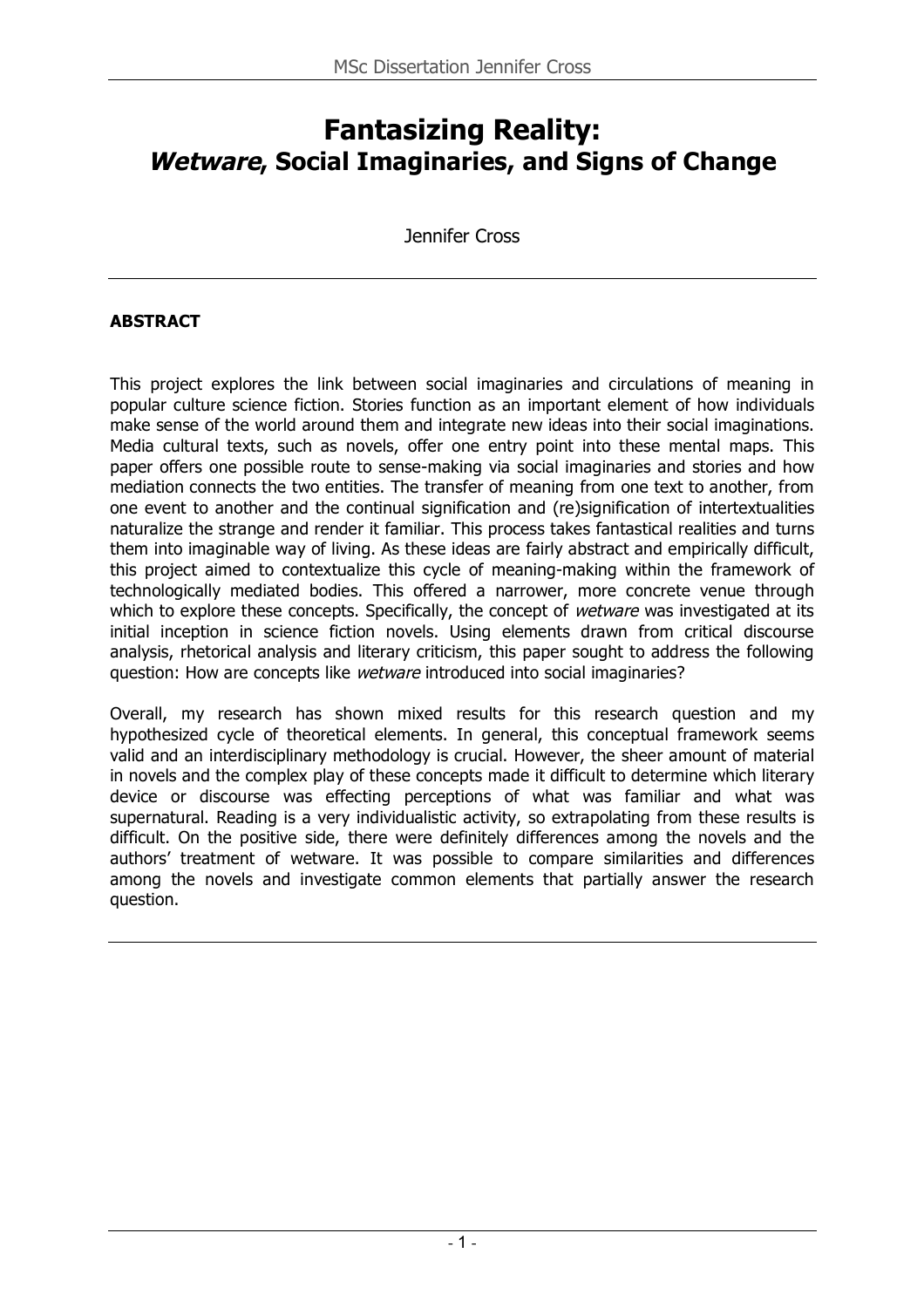# **1. Introduction**

In 1958, in her Prologue to The Human Condition, Hannah Arendt defends the "nonrespectable literature of science fiction" chronicling it as "a vehicle of mass sentiments and mass desires" (2); frequently telling the stories that science later creates. In the roughly 50 years since Arendt's thoughts, science fiction<sup>1</sup> has remained a vehicle of the masses, but has gained much respect. Commenting on much the same debate that Arendt addressed, N. Katherine Hayles places narratives as a critical element between science and culture: "…culture circulates through science no less than science circulates through culture. The heart that keeps this circulatory system flowing is narrative—narratives about culture, narratives within culture, narratives about science, narratives within science" (1999: 21-2). From Arendt's vehicle of mass sentiment to Hayles' beating heart, the place of science fiction in contemporary popular culture cannot be discounted.

The central tenet of science fiction that both authors are commenting on is its imaginative character and the interplay of that quality between science and mass culture. As Etienne Wenger rightly notes: "The term imagination is sometimes used to connote personal fantasies, withdrawal from reality, or mistaken as opposed to factual conclusions. My use of the term, however, emphasizes the creative process of producing new 'images' and of generating new relations through time and space…" (1998: 177). Science fiction makes no claims to hard fact or complete withdrawal from reality, but rather draws on both to extend Wenger's creative process to its fullest. This process results in fantastical narratives that offer not prophecy, but possibility.

In this paper, to explore these possibilities more fully, I will draw a sample of science fiction novels through which I will investigate how new ideas enter social imaginaries. By social imaginaries, I mean the underlying organic structures—frequently comprised of stories—through which societies make sense of the world and structure their daily lives. In this, I draw from Wenger's "Mode of Belonging", whereby imagination encompasses images of possibilities, images of the world, images of the past and the future, images of ourselves and "…creates a kind of community" (1998: 174, 181). Within this framework, I will seek to investigate how new images become a part of communal social imaginaries.

 $<sup>1</sup>$  Science fiction is also referred by various authors as SF and sci-fi. As much as possible, I will try to discuss the</sup> term as "science fiction" unless I am drawing directly from an author's citation, in which case their reference will be observed.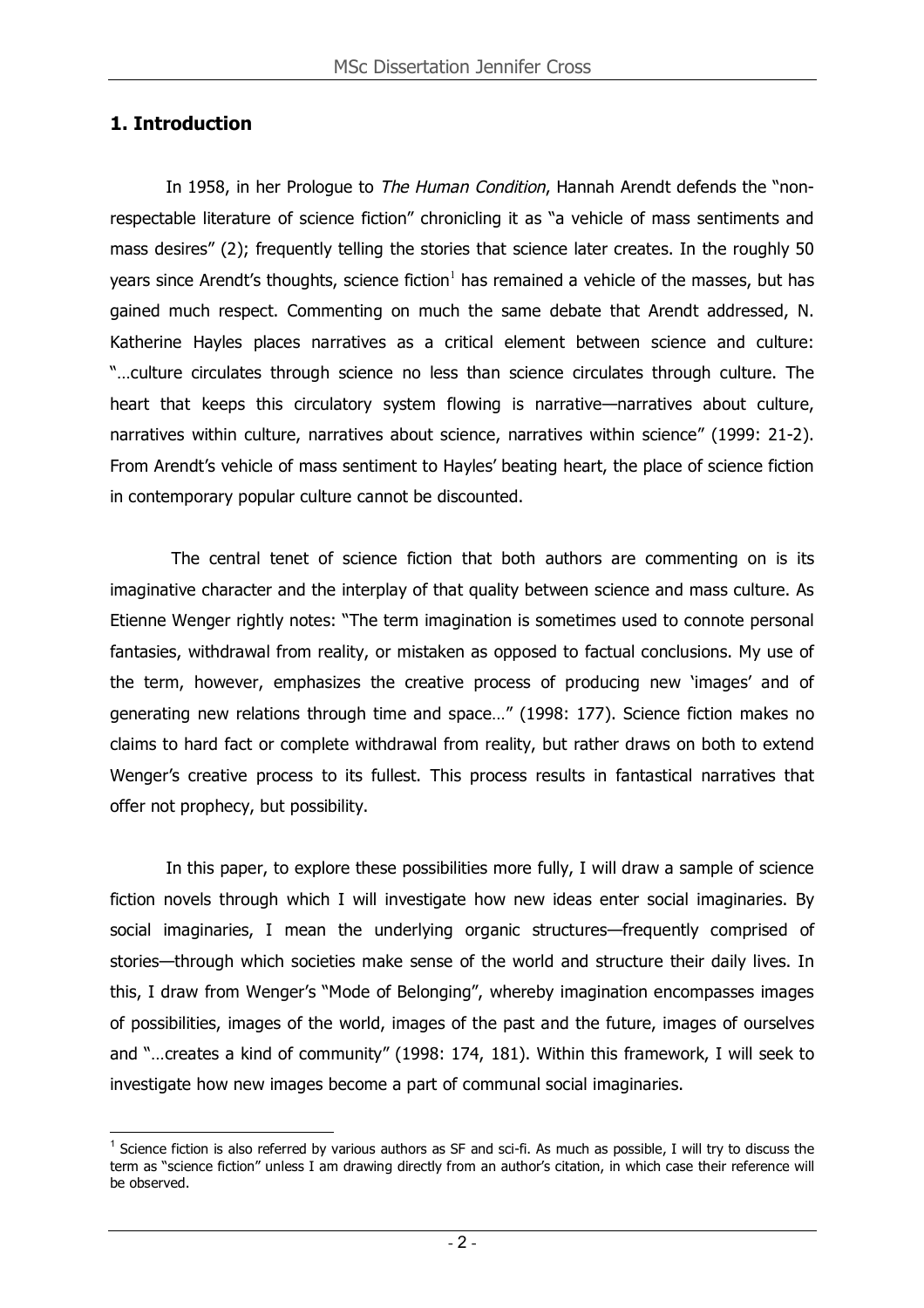To that end, this paper is structured around several concepts. Firstly, I review the relevant literature pertaining to social imaginaries and science fiction as a medium of popular culture. Secondly, address one focus area through which the cycle of social imaginaries and science fiction will be investigated. Drawing from Arendt and Hayles' comments above, it seemed particularly appropriate to focus on technologically mediated bodies as the interplay between technology and bodies is widely debated in science and culture. Specifically, I evaluate the concept of *wetware* as a case study of how new ideas enter social imaginaries. Thirdly, I link these concepts via mediation, or the circulation of meanings (Silverstone, 1999: 13). These concepts will provide the background for my research on *wetware*. I then explain the selection and design of my methodological tools, including elements of rhetoric, discourse analysis and literary criticism. Within this process, I hypothesize that new ideas about technologically mediated bodies are introduced to social imaginaries via methods of rendering the supernatural familiar. Or in other words, in the conflation of the familiar with the supernatural in something which Jonathan Culler labels "fantasy": "the strange or unnatural that the reader accepts as another nature…" (1981:61). Finally, I discuss and analyze how the fantastical is rendered familiar and whether this proves my hypothesis or not.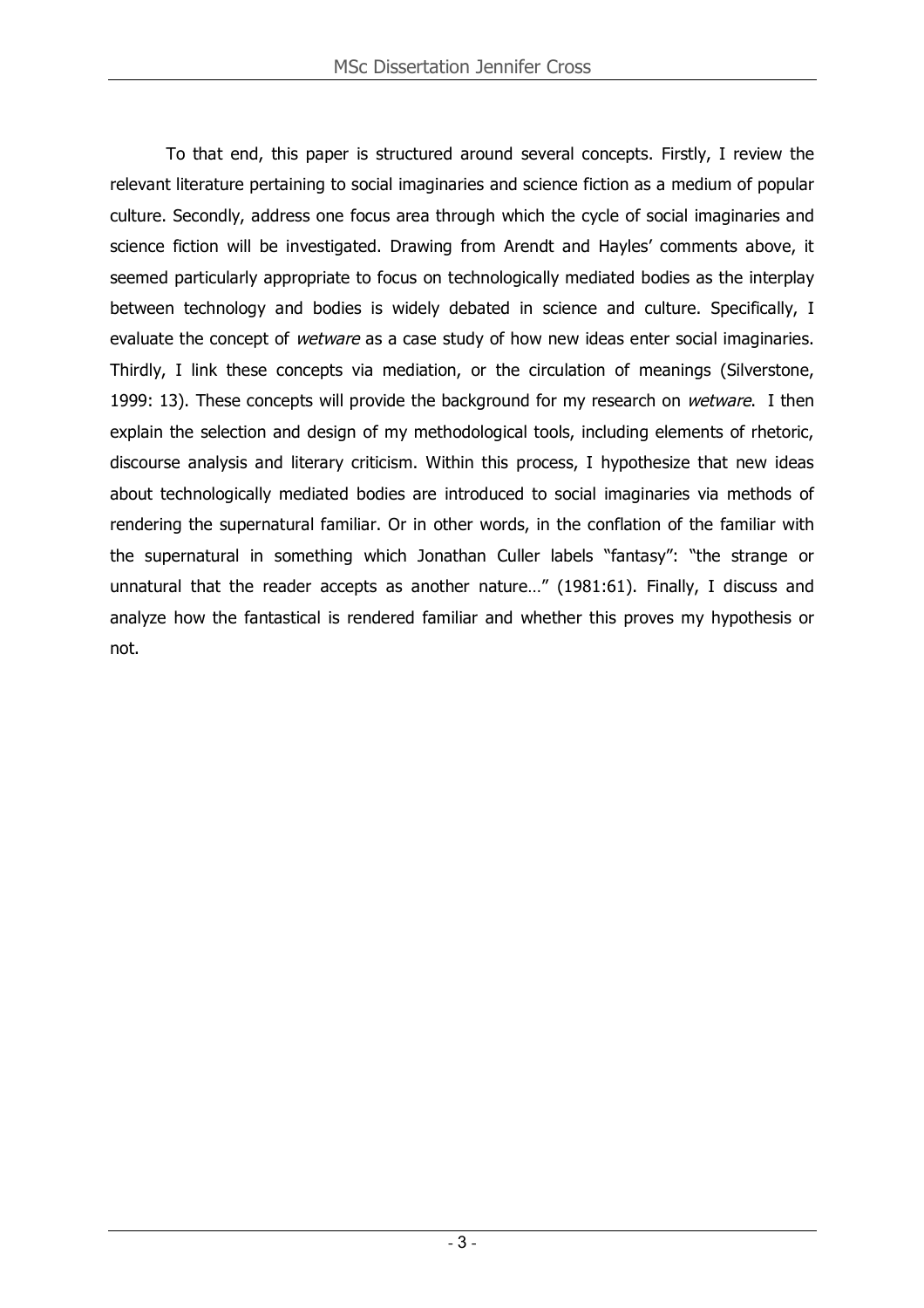# **2. Review of Relevant Literature, Conceptual Framing, Objectives**

#### **2.1. Bodies and Stories – Detailing Relevant Literature & Concepts**

The field of mediated discourse, particularly with regards to technology and the body is much too broad to explore fully in this paper. As outlined above, I have chosen three main precepts, loosely connected and entwined, that conceptually structures this research and narrows the scope of discussion. They are: social imaginaries; the function of popular culture media, notably novels as "cultural texts"; and "new" ideas of technologically mediated bodies. My interest in these subjects derives from a personal fascination with how social imaginaries function and the powerful impact of stories (in this case, science fiction narratives about *wetware*) in popular culture. Stories lie at the heart of how people make sense of the world and their place in it. The focus of this project is investigating how those processes of sense-making change via ideas presented in novels.

## 2.1.1 Social Imaginaries

The concept of social imagination or social imaginaries is drawn from several threads of contemporary social and political theory. Benedict Anderson, in his Imagined Communities (1991), presents the idea that national structures of belonging, of national identity, are formed through processes of communal imagining. Christopher Kelty credits Charles Taylor, Michael Warner and Jürgen Habermas as suggesting that "the public, or public sphere, can be thought of as one example of a social imaginary" (2005: 186). Alberta Arthurs explains Taylor's version of the new social imaginary as:

> …the thinking shared within <sup>a</sup> society by ordinary people, the common understanding that makes common practices possible and legitimizes them. The social imaginary is implicit and normative; it derives from the usual, the quotidian, from everyday attitudes, behaviors, and opinion making. It flows from events and ideas, the realities that citizens live with most intimately and immediately. In Taylor's words, the social imaginary provides the background that makes sense of any given act in daily life. (Arthurs 2003: 580, quoting Taylor: 2002:106).

She goes on to simplify this definition, offering: "the new social imaginary… [is] about how people in the everyday life of our time collectively invent and administer the systems that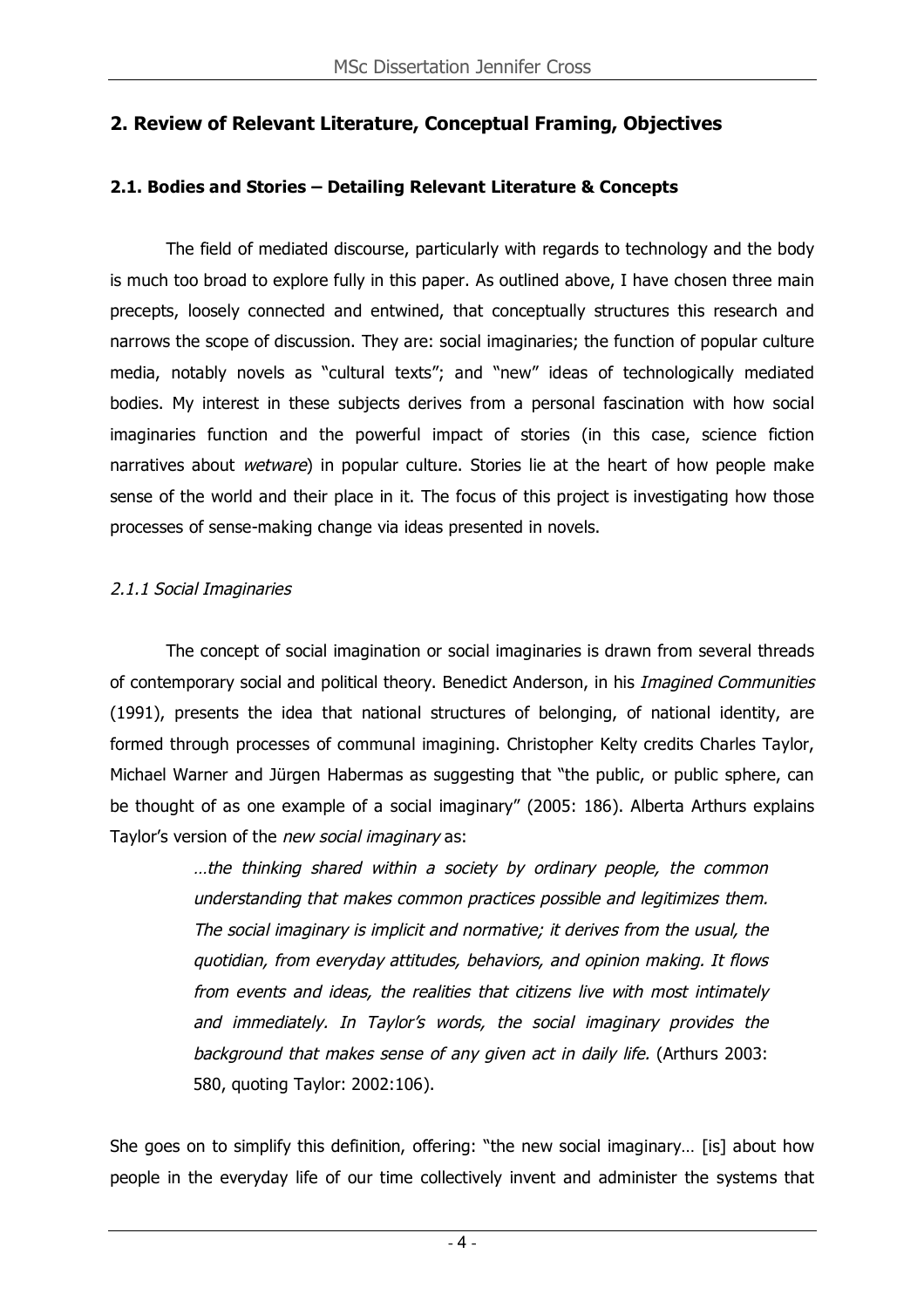surround and sustain them" (Arthurs 2003: 579). I have drawn my understanding of social imaginaries from her extension of Taylor for several reasons. Most importantly, her critique of Taylor is to illuminate multiple social imaginaries.

Though the public sphere is a powerful example, it focuses on how people engage in political social imaginaries. While interesting, this focus is too narrow for my purposes and inappropriate to a popular culture based question. Therefore, though I am not following Arthurs into post-colonial territory, I am going to utilize her simplification of the concept and her recognition of multiple social imaginaries. This allows me to extend the concept beyond the usual discussions of political engagement and national identity.

Darren Langdridge provides another useful element for my framework in quoting Ricoeur, that: "The social imaginary is the ensemble of stories possessed by all societies that serve to mediate human reality" (Langdridge 2006: 646, Quoting Ricoeur, 1991). Adding stories to my conceptual framework is obviously a key decision given my sample. Using stories to make sense of the world around them provides individuals with an integral mechanism to structure meaning. Langdridge (2006: 646) labels these processes "discourses of meaning [that] comprise the social imaginary".

Kelty develops these ideas further: that social "imaginaries are not static but are 'schematized in the dense sphere of common practice' (quoting Taylor 2002: 106) and subject to something like a dialectical transformation" (Kelty 2005: 186). Kelty and Arthurs both structure social imaginaries as organic functions, shaped and changed by the practices of everyday life. As new ideas are introduced into social imaginaries, individuals create new stories and structure new ways of making sense of everyday acts. To this end, "social imaginaries are neither strictly ideas nor strictly institutions…", but rather continually evolving combinations whereby "people imagine their social existence…" (Kelty 2005: 186). By drawing on elements outlined by Arthurs, Langdridge and Kelty, I understand social imaginaries to be the underlying organic structures—frequently comprised of stories through which societies make sense of the world and administer their daily lives. These imaginaries are frequently expressed and changed through discourses and are not restricted to a *single* social imaginary but rather exist in multiplicities.

Beyond this understanding, it is important to briefly consider the character of imagination and imaginaries themselves and the research challenges associated with this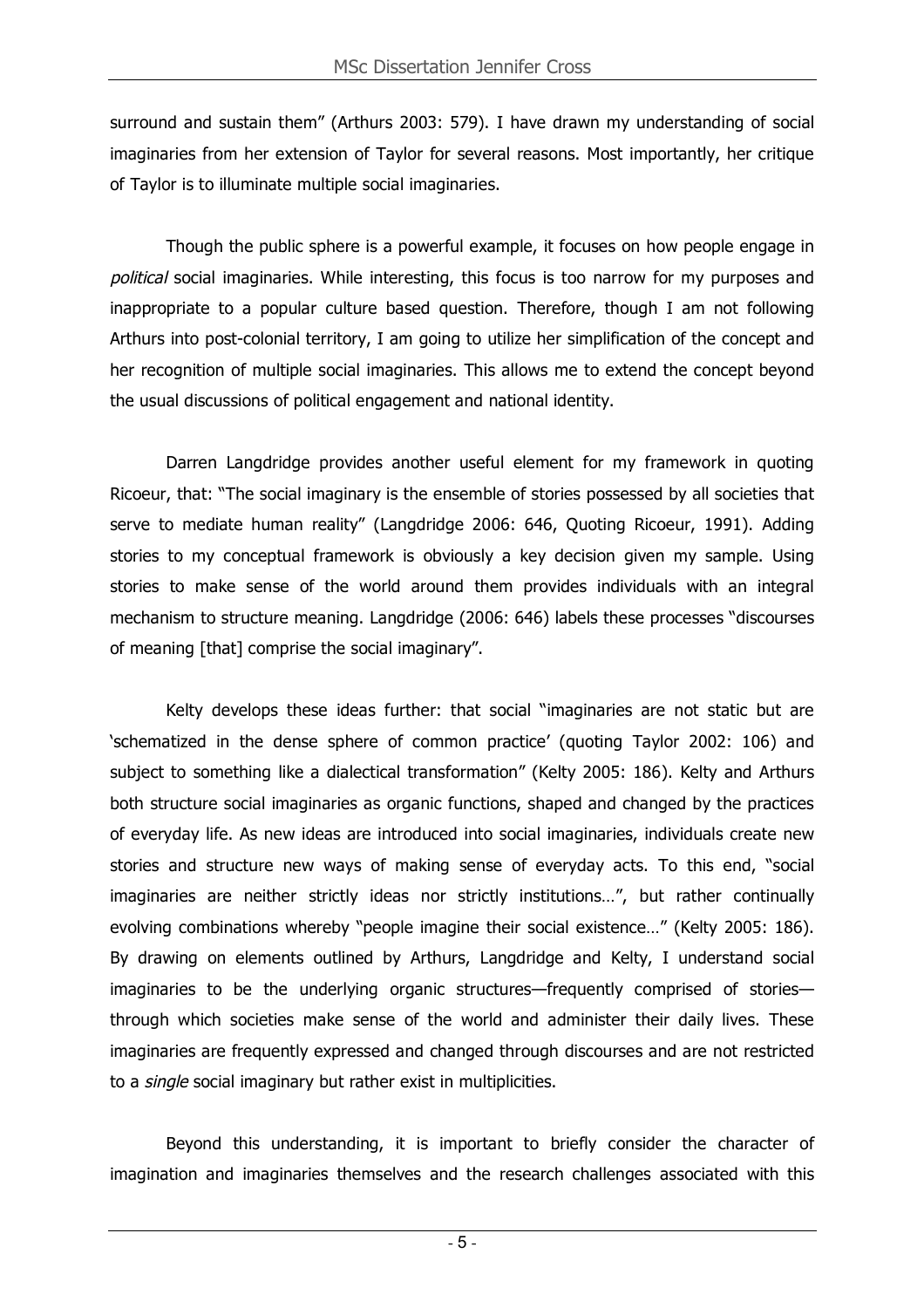concept. John Shotter, in *Cultural Politics of Everyday Life*, defines the imaginary (derived from the imagination) as composed of entities which have the following properties:

> 1. They are incomplete, ongoing, on the way to being other than what they are – in short, they are unimaginable and extraordinary.

> 2. They are non-locatable, either in space or time, but [...can...] have 'real' attributes […and enable people…] to achieve reproducible results by the use of socially sharable procedures.

> 3. They 'subsist' only in people's practices, in the 'gaps', 'zones', or 'boundaries' between people.

> 4. …entities…which exist 'in' the world only to the extent that they can play <sup>a</sup> part in people's discourses – in short, their function is to make <sup>a</sup> way of human being, <sup>a</sup> form of life possible.

> 5. However, their 'structure' can never be made wholly rationally visible; [...] their partial structuring can only be revealed in 'grammatical' investigations.

> 6. In short, such entities – like words themselves – are sources of continuous, unforeseeable creativity and novelty… (Shotter 1993)

These properties outline much of what Taylor, Kelty and Arthurs premise but include key aspects illuminating research challenges. Social imaginaries are useful constructs for evaluating underlying structures of communal meaning but are challenging empirically, as proving these structures exist and work in hypothesized fashions is difficult at best. This difficulty is often approached by engaging imaginaries through their cultural texts, "ensemble of stories" or "discourses of meaning" (Langdridge, 2006). Language and discourses at work within dialogue, grammar and narratives provides a relatively solid approach to the "nonlocatable character of social imaginaries.

## 2.1.2 Popular Culture Media: Science Fiction novels

In investigating conventions of everyday pop culture that form social imaginaries, one can look at mechanisms through which people appropriate meaning. Wenger notes that, "stories, for instance, can be appropriated easily because they allow us to enter the events, the characters, and their plights by calling upon our imagination. Stories can transport our experience into the situations they relate and involve us in producing the meanings of those events as though we were participants" (1998: 203-4). As established in section II, science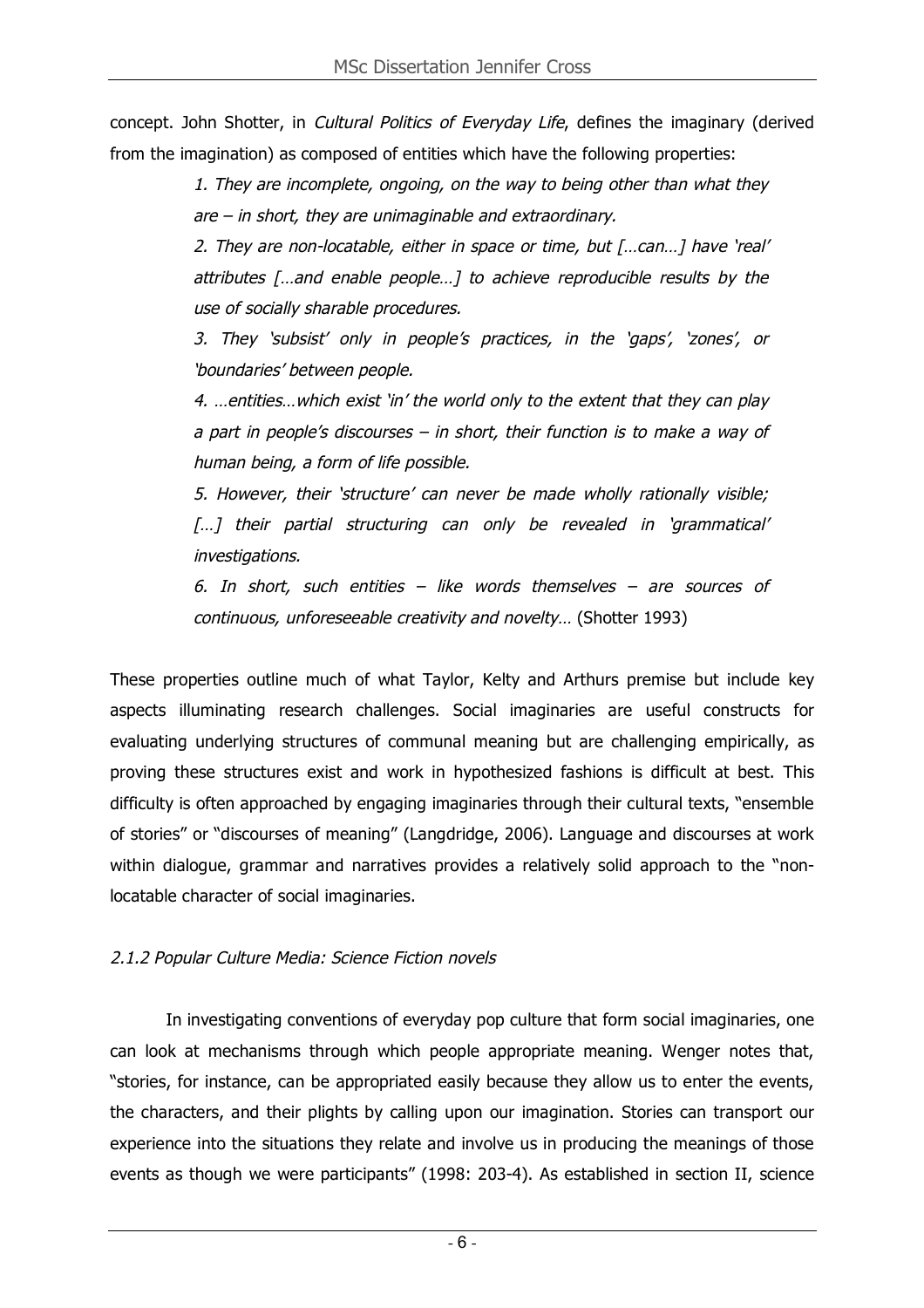fiction is one of the most contemporarily relevant and interesting genres and "tackles the problems that other genres can't reach" (McHugh, 2001: 28).

Science fiction offers an important access point to popular culture and social imaginaries. As part of Ricouer's "ensemble of stories" (1991, quoted in Langdridge, 2006: 646), "…science fiction permeates our culture. The car you drive was made in part by industrial robots; so were the plastic toys of the kid down the street. Space travel has become a reality…" (Wolfe, 2007: xx). The interplay between the narratives of the genre and the actions of everyday life is a crucial aspect of how individuals create and sustain meaning in their lives. Conventions of science fiction literature virtually guarantee new ideas or ways to think about "reality", new technologies, or alternative worlds. Brier (2006:155) describes this as:

> The science fiction novel is almost always about new technological frames for <sup>a</sup> society and the social consequences of this, or shows that no matter what new technology one invents, the social problems will be the same. But they can also be imaginative about how new technologies can shape our lives and propose new problems that we will have to face in the future (for instance if robots could have emotions).

In these new imaginations, science fiction offers readers a space for reflection and opens up possibilities for new modes of sense-making.

McHugh (2001: 23) plants a broader field than Brier, extending science fiction beyond just technology and premising that:

> The final attraction of SF… [is] not just as <sup>a</sup> literature of change à la Pohl but <sup>a</sup> literature that confronts change. SF does not merely raise tensions between ignorance and science, free will and determinism, it does not simply explore differences or contradictions, it confronts us with them in <sup>a</sup> way that the social and organizational sciences are loath to do…there is always confrontation (though not necessarily conflict) between every combination of person, organization, culture and environment you can imagine…Effectively then, SF makes variables out of what everyday life often treats as ontological and epistemological 'fixities'. Through the appropriation of potential realities as thought experiments SF is able to examine the implications and iterations of ideas and their applications [...].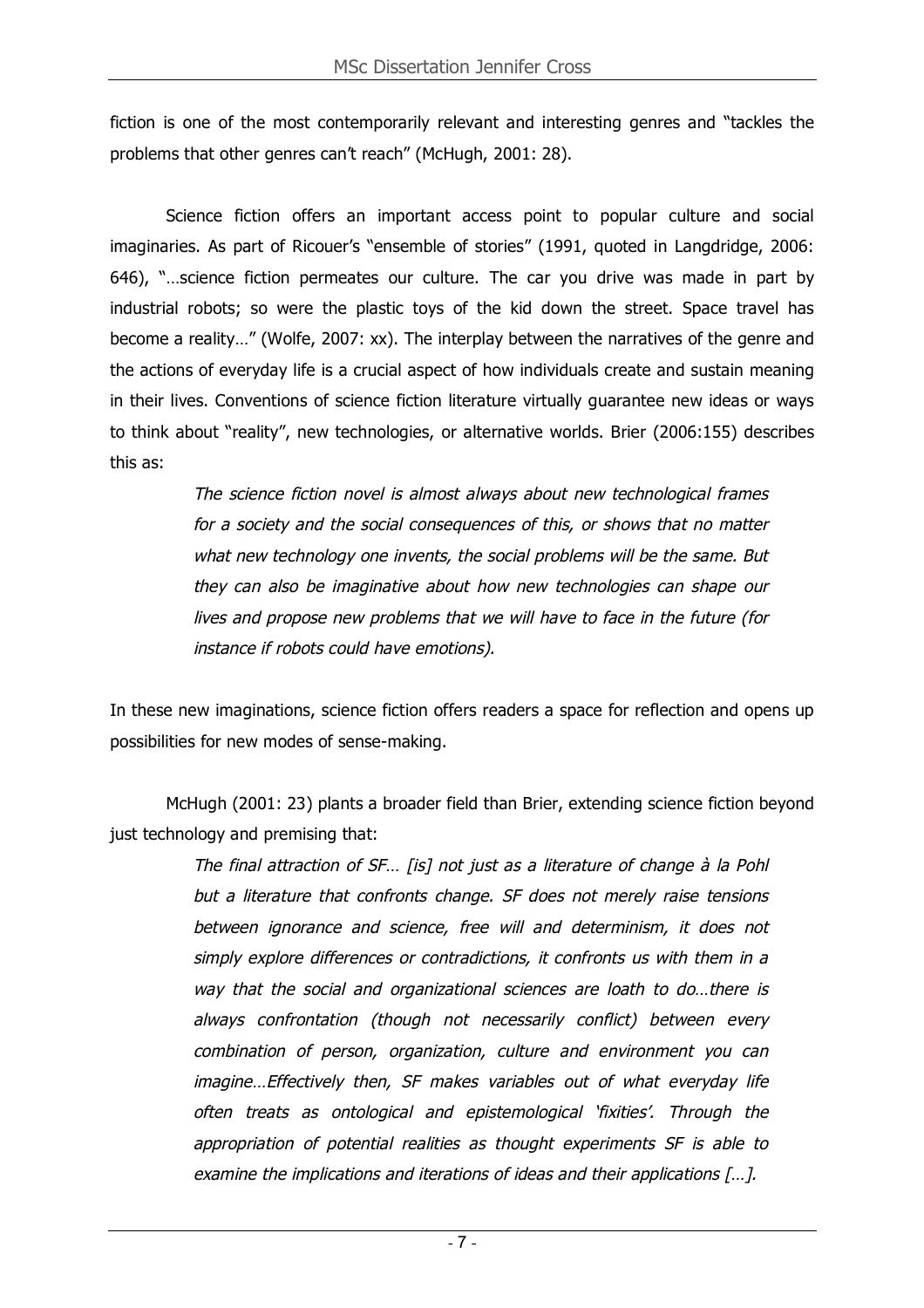This view of the genre not only underscores its value, but labels it as critical to societal growth. As an engine that shakes things up, science fiction constructs possible, imagined tensions. These are effectively thought experiments drawn from branches of contemporary life across a wide spectrum of issues. The depth and breadth of these experiments result in unusual combinations that may eventually come to exist in future realities. McHugh (2001: 22) further notes that "prophecy is essentially irrelevant to SF as it is more about 'what could be' than 'what will be'". This focus on what *may be* versus what *will be* is reflective of the character of stories. The fictional guise stories wear lends them the freedom to pose impossibilities and un-realities in a manner very different from other such thought experiments that would seek to introduce new ideas or shift thoughts about "fixities".

Christopher Haley, in "Science fiction and the making of the laser", calls science fiction "fanciful and playful" but seeking "to make perceptive comments about emerging technology and cultural tendencies […] As speculative fiction or gedankenexperiment, it offers possible visions… [of] what awaits us if social trends are regulated or left unchecked. To be sure, many of these expectations and fears already exist within the collective unconscious, but like a parabolic mirror SF reflects these whilst bringing them into focus" (Haley 2001: 31). Whether a mirror reflecting common unconscious fears or a harbinger of "stories neither you nor I could imagine" (Wolfe, 2007: xxi), science fiction is a valuable source for investigating popular culture and social imaginaries; as Arendt assiduously defended half a century ago, the vehicle of mass sentiment and desire cannot be disregarded.

## 2.1.3 Technological Bodies: Mediation as <sup>a</sup> Vehicle for "New" Ideas

As noted above, one of the primary landscapes of science fiction is the field of technology. From space travel, lasers, robots and alternate universes to cyberpunk, cloning, and contemporary dystopias, science fiction draws upon aspects of science, technology and culture in fantastic, unimaginable combinations. These "thought experiments" merge into the flow of mediated discourses and re-work how societies understand the complex interplay between the three fields. Within this landscape, one of the most commonly explored themes is that of the body. "The meat"<sup>2</sup>, as it is sometimes referred to in more recent works, is a

 $\overline{a}$  $2$  Rucker's trilogy conceptualizes bodies as meat, indeed the new "meatbop" will be a bopper with a wetware meat body (Wetware, 1988). William Gibson's work is often quoted with regard to this idea, especially Neuromancer (1984) and his scenes with Case, the cyberspace cowboy that does not want to leave the pleasures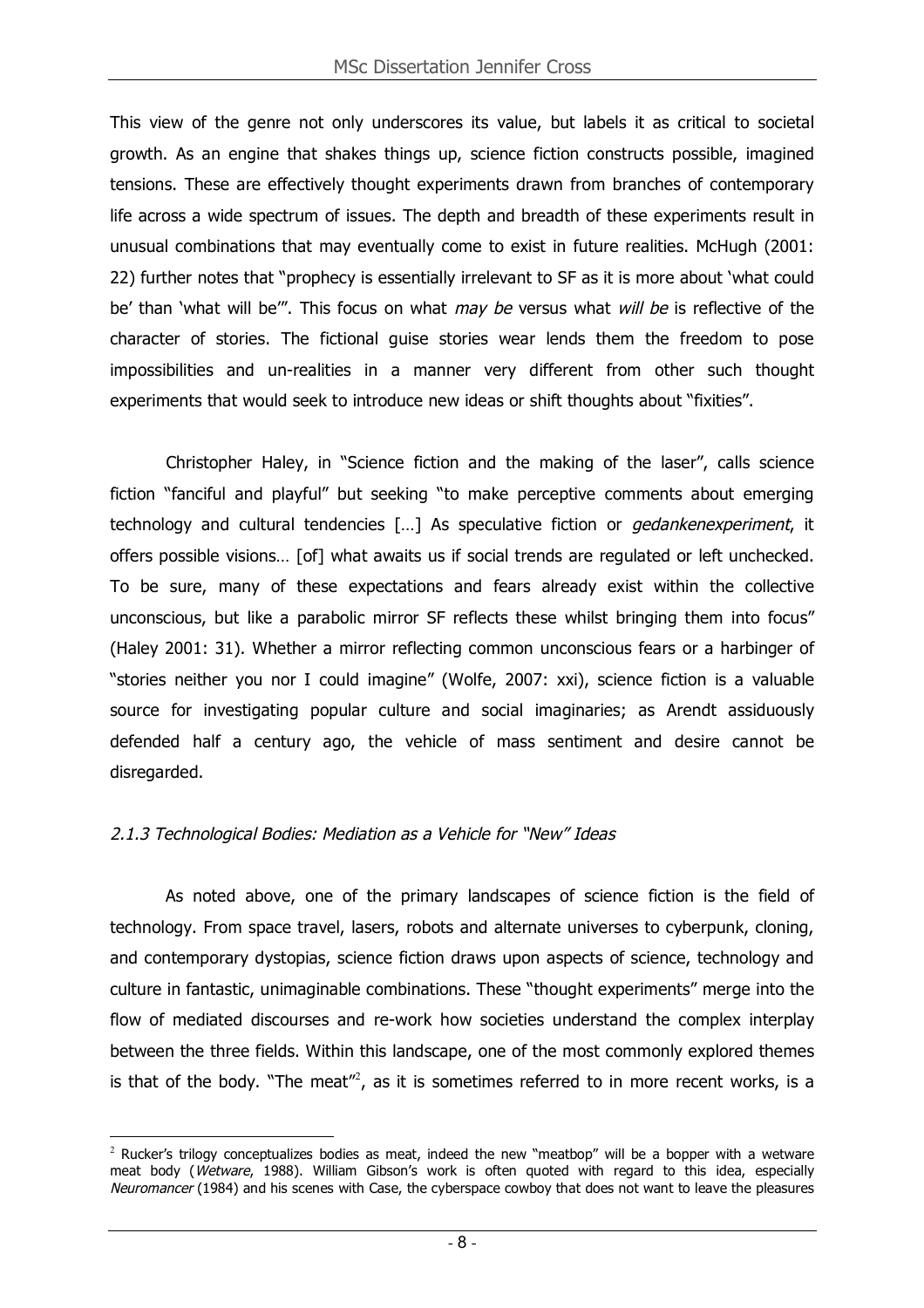prevalent theme in sci-fi. More specifically, the triangle between technology, bodies and social consequences provides fertile ground for unlimited imaginaries, some optimistic and some apocalyptic.

From bionic men to cyborgs, the augmentation or invasion of bodies by technology is not a new theme, nor does this paper claim such. Rather, I am examining the introduction of "new" ideas about technological bodies into social imaginaries. The vehicle linking these two concepts is that of Roger Silverstone's mediation, or "the circulation of meaning", whereby there is "movement of meaning from one text to another, from one discourse to another, from one event to another" (Silverstone 1999: 13). Functioning as another element of social imaginaries, "…mediated meanings circulate in primary and secondary texts, through endless intertextualities, in parody and pastiche, in constant replay, and in the interminable discourses […] in which we […] act and interact, urgently seeking to make sense of the world…" (Silverstone, 1999: 13). This cycle of meaning acts as a continual interplay between texts, discourses and events in which one references to one are built upon another. Much like Roland Barthes' sign $\rightarrow$  signified  $\rightarrow$ signifier semiotic process<sup>3</sup>, mediation draws upon sets of meanings to create other meanings. This continual interplay feeds social imaginaries new ideas that are (re)contextualized in familiar discourses or texts.

In this manner, Wenger's "images of possibilities" links to Kelty's "dialectical transformations" and presents one progression through which cultural systems and sensemaking evolve. Science fiction provides both a conduit for new imaginations in this cycle and a moment, frozen in print, through which this process can be investigated. N. Katherine Hayles (1999: 21) comments that "literary texts are not, of course, merely passive conduits. They actively shape what technologies mean and what scientific theories signify in cultural contexts". Much of the imaginative, cultural shaping of technology and what Hayles terms "the posthuman" discourse is "nowhere…explored more passionately than in contemporary speculative fiction" (Hayles, 1999: 247). Part of this exploration demarcates the work of imagination and mediation in action whereby "the literary texts often reveal, as scientific work cannot, the complex cultural, social, and representational issues tied up with conceptual shifts and technological innovations" (Hayles, 1999: 24). Tracing conceptual

 $\overline{a}$ 

of virtual reality for the meat of his body. The idea is frequently used in cyberpunk novels or novels dealing with any sort of slave theme.

 $3$  Information taken from Stuart Hall in Representation: Cultural representations and signifying practices (1997). Actually derived from numerous works by Barthes. Concept is regularly associated with him, so I have not specificically cited a particular work.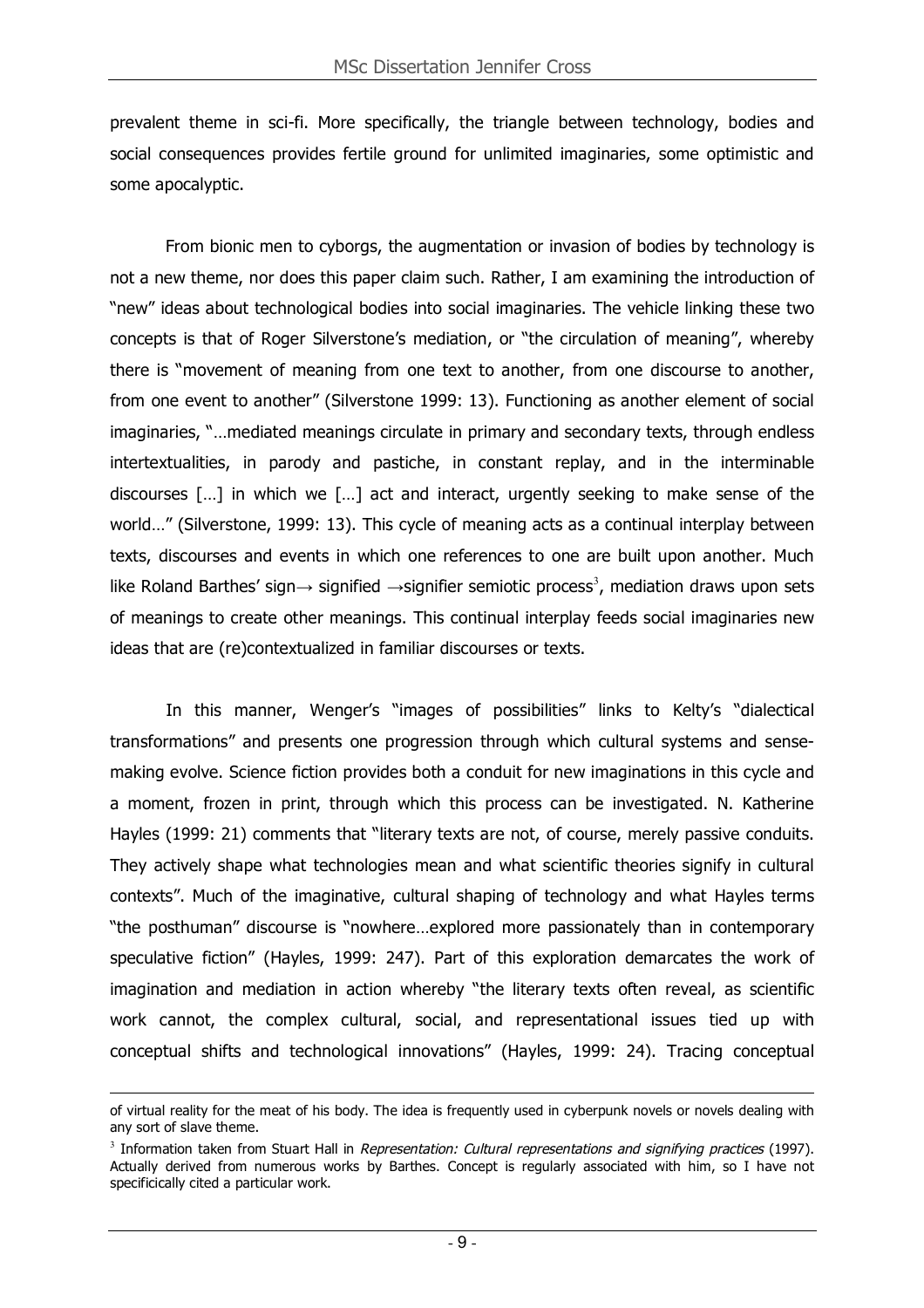shifts assumes that causality can be pinpointed and separate elements withdrawn from the tangled triangle of science, technology and culture, that fact can be separated from fiction and the influence of one on the other conclusively determined.

As Andrew Leonard notes in an interview with science fiction author William Gibson, this assumption is increasingly inappropriate, especially when reality catches up to fiction: "...by 2001, the world Gibson envisioned in *Neuromancer<sup>4</sup>* had merged seamlessly with the world of pop culture. Gibson believes modern life is inseparable from mediated interpretations of that life…" (7 Feb. 2001). Silverstone's "endless intertextualities […] in constant replay" (1999: 13), reinforce Gibson's statement and elucidate the difficulty of tracing conceptual shifts from within mediated cultural systems. To that end, I have chosen a particular concept from cyberculture literature and its inception to explore the interplay between bodies, technology, imaginaries and mediation. I have selected only one idea to maintain the focus and scope of this project though any number of concepts presented themselves. Wetware was a personal interest selection but provides a more than adequate example through which to focus this research.

#### 2.1.4 Wetware

The concept of *wetware* functions as an interesting case study to investigate the interplay among the theoretical elements outlined above. Rudy Rucker, one of the early initiators of the concept<sup>5</sup>, defines it as "*the underlying generative code for an organism, as* found in the genetic material, in the biochemistry of the cells, and in the architecture of the body's tissues" (2007, author emphasis). In "The Mondo 2000 User's Guide", Rucker (1992: 280) had previously described the concept as:

> The genetic program is in the DNA molecule. Instead of calling it software like <sup>a</sup> computer program, we call it wetware because it's in <sup>a</sup> biological cell where everything is wet. Your software is the abstract information pattern behind your genetic code, but your actual wetware is the physical DNA in <sup>a</sup>

 $\overline{a}$  $4$  Neuromancer (1984) is one of the most referenced contemporary novels in critical cyberculture literature and numerous other fields. Gibson is credited with coining the term "cyberspace" in this novel. The term's prominence and integration into modern societies is frequently cited as an example of the powerful influence of metaphor and bolsters the importance of the pop culture science fiction genre.

 $<sup>5</sup>$  Rucker's novel, *Wetware*, is often referred to as one of the original sources of the term. Published in 1988, it</sup> was preceded by Swanwick's Vacuum Flowers in 1987. It is unknown if Swanwick and Rucker knew each other or were influenced by each other's work. Written a year apart, the two novels both utilize wetware differently. It may be that Rucker usually receives credit as his novel bears the title of the concept and hence web searches almost always hit on it when referenced.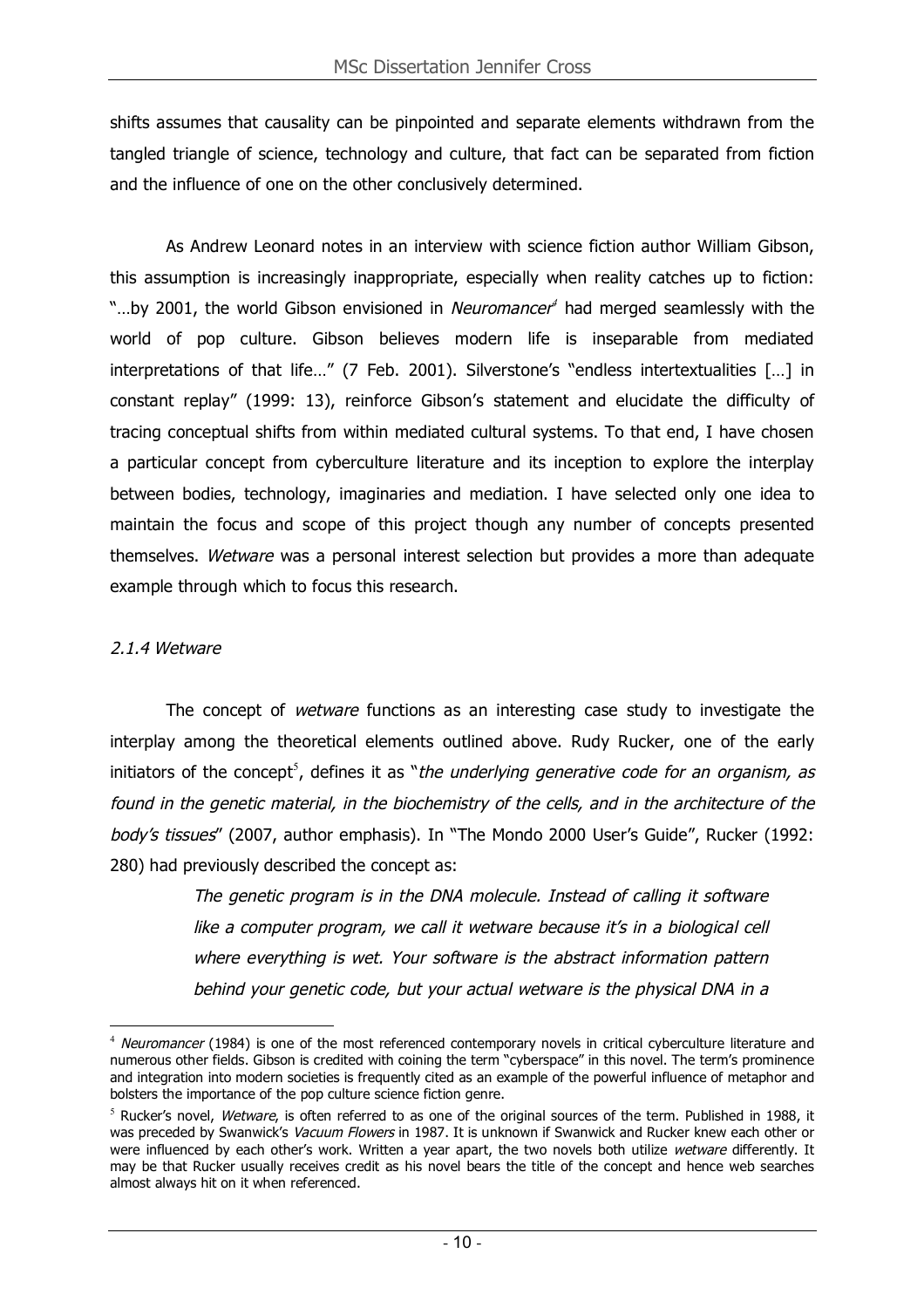cell. A sperm cell is wetware with <sup>a</sup> tail, but it's no good without an ovum's wetware. A fertilized seed is self-contained wetware […].

He notes that this is his original, intended meaning but he has come to realize "that a body's wetware is more than just its DNA. The autocatalytic system of biochemicals in each cell is a kind of wetware itself. The arrangement of a body's cells—and the all-important tangling of the cortical neurons—is a higher-level kind of wetware as well" (Rucker, 2007). This enlargement of his original conceptualization mirrors other characterizations of wetware as a more complex, holistic, uniquely human process.

Unlike software, wetware has a biochemical element to it. Rucker (2007) further notes that "the distinction between hardware and software is somewhat artificial and conceptual when applied to a living organism. Wetware can apply either to the underlying abstract generative code, or to the emergent patterns". This extension expands to include both the cellular and meta-cellular levels. Overall, the concept premises genetic elements, sometimes referred to as codes or patterns, as incredibly complex architectonic units found in human bodies.

Further explanation of Michael Swanwick's and Neal Stephenson's conceptualizations of wetware will be discussed in Section V. Rucker's version is published outside of Wetware, though both of the above sources were also written or edited by him.

#### **2.2. The Strange and the Familiar: Conceptually Framing Imaginaries & Mediation**

Social imaginaries are fraught with intangibility and create a difficult space for analysis and interpretation. John Roberts notes that "the 'imaginary' is by definition a difficult dimension to write clearly about" (2005: 621). Unlike action, which can be documented and dissected, imagination offers the external observer no such platform. Interviewing and faceto-face methods may attempt to delve into this space, but individuals are rarely aware of how or why or when they began to imagine new constructs. The shift from imagination to action is gradual and backtracking to the first moments of a broader social imagination is often virtually impossible. The additional problem of pinpointing causality or separating the entangled paths of mediation further complicates research in this area. Bearing these difficulties in mind, the frameworks below structure the conceptual outline of this paper.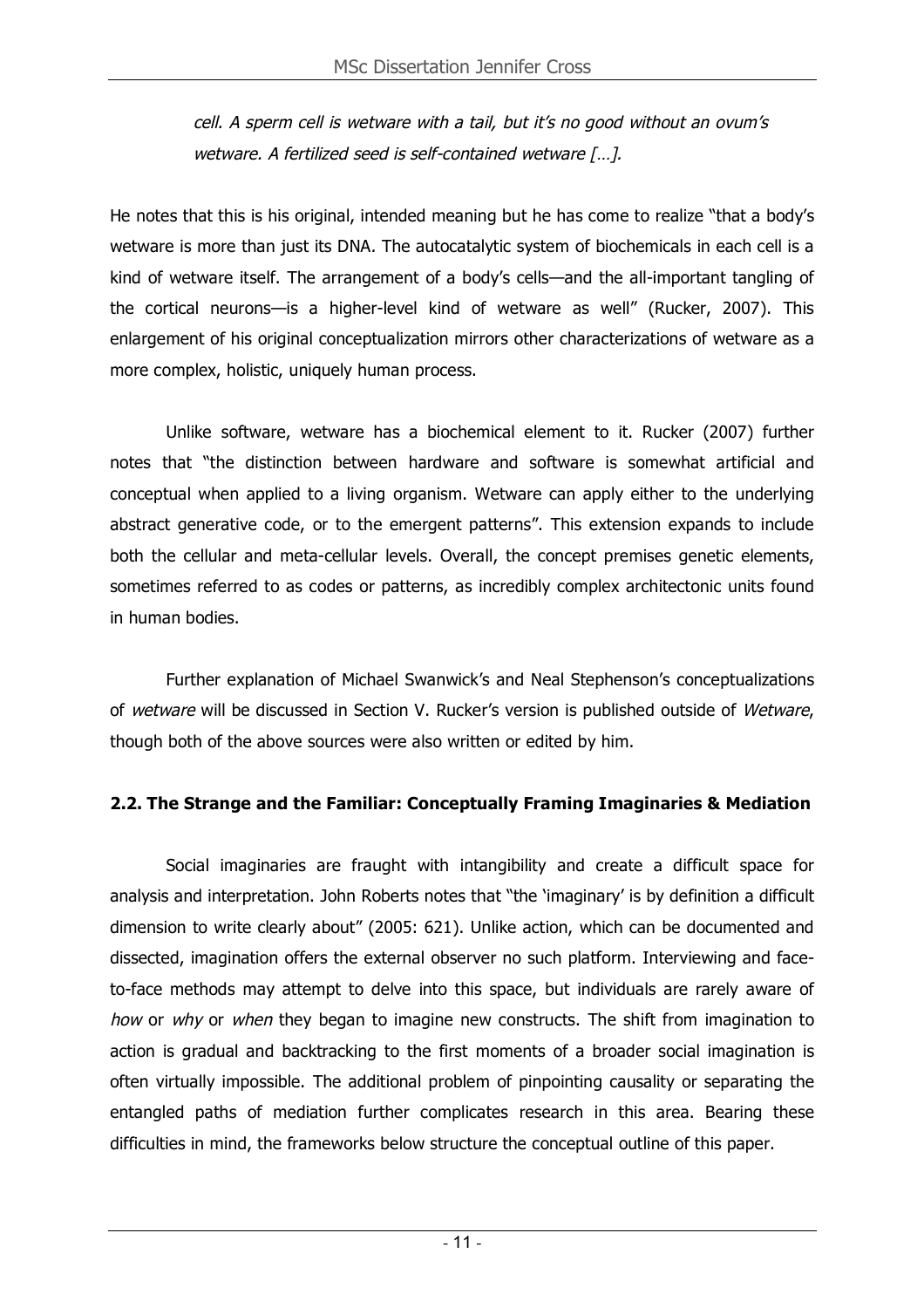This framework begins with social imaginaries and their structuring of cultural systems. As an integral part of any cultural system, social imaginations are drawn from, and expressed through, a variety of sources, or what David Deacon, et al (1999: 2), term: "cultural forms". In their view, "exploring the patterning of the generalised public culture…and investigating the way that particular cultural forms organise meaning tell us much about the imaginative spaces we hold in common". Novels, as a cultural form, open a venue through which to enter these common spaces.

Conventions of the science fiction genre mark it as a site of the spectacular, the fantastical. In order for readers to empathize with new ideas and integrate them into their own imaginaries, there has to be an element of the familiar which contextualizes the spectacular. Much as a toddler could not imagine running a marathon, a reader cannot imagine his personality being downloaded into an S-cube and re-embodied several hundred years<sup>6</sup> later if such a process is not described in terms that he can relate to. As Samuels (1996:101-6) points out, translation is not always necessary for comprehension, so it would perhaps not matter if the reader did not know what an S-cube was. If however, he held no knowledge of the idea of coding human systems and could not imagine such a process, he would be unable to relate to the strangeness of the scenario. From this point, the reader has not engaged in the willing suspension of disbelief<sup>7</sup> and everything is still strange. And what is strange is not persuasive and does not engender a reciprocal affiliation on the part of the reader.

Novels, as a site where ideas are introduced and "made familiar", utilize naturalization devices such as *vraisemblance* or intextual devices such as mediation to render the supernatural familiar and ideas imaginable. Mediation here functions as a vehicle between the strange and structures of meaning. The (re)working and interplay of the familiar and the spectacular moves between and across texts, eventually cementing social imaginaries with now-familiar touchstones. In the case of wetware, it is only imaginable as a concept if the reader can draw upon knowledge of DNA and cellular processes in human bodies. This paper draws directly on mediation in moving meaning from texts to imaginaries via literary mechanisms and intertextualities.

 $\overline{a}$  $6$  This example is drawn from Rucker's novel Wetware where Cobb Anderson III is downloaded out of an S-cube and re-embodied as a bopper.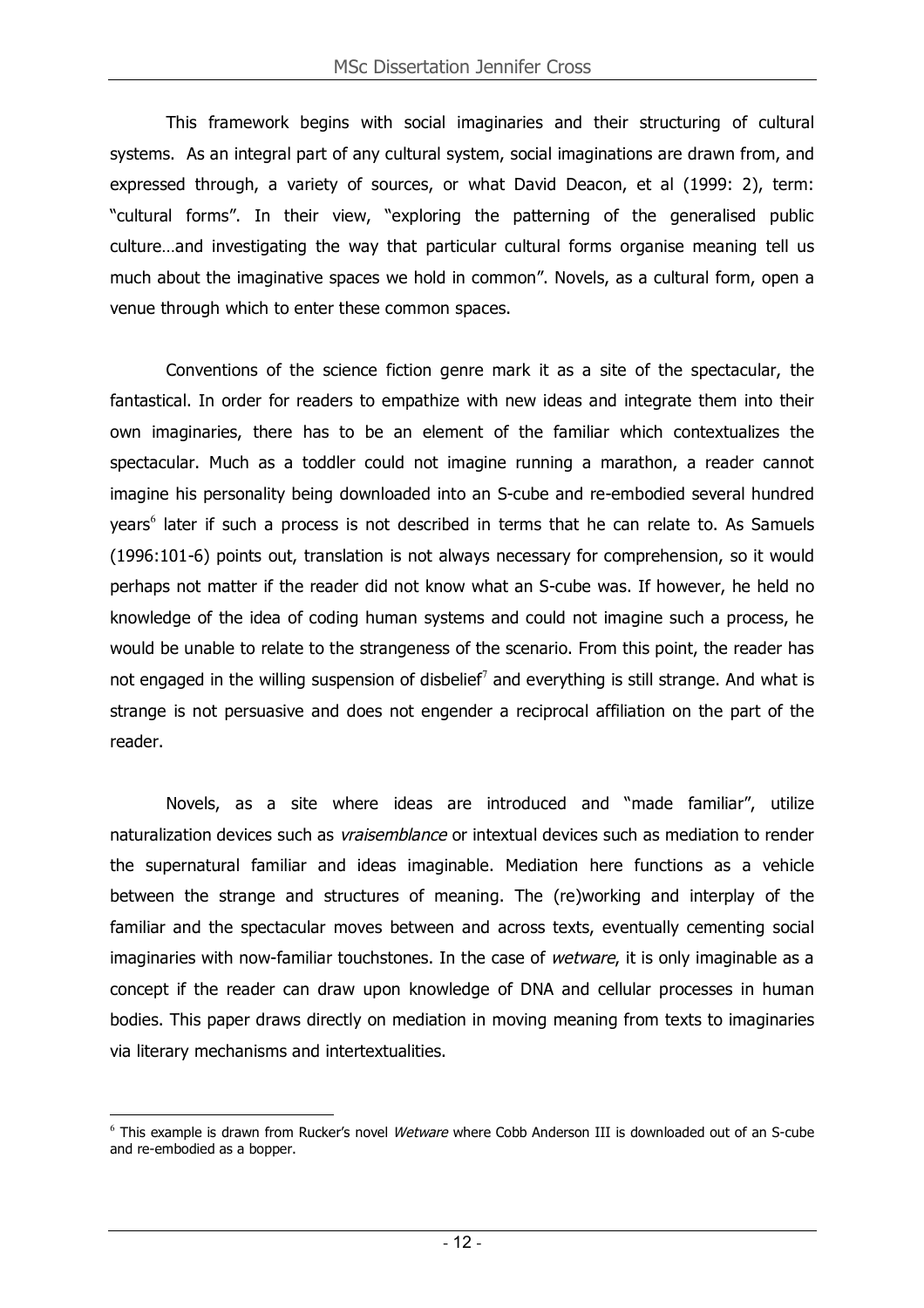In looking at a specific discourse of technological bodies, i.e. wetware, and its inception in science fiction novels, it may be possible to decipher some of the linkages that are (often) unconsciously drawn between new ideas, imaginaries and processes of mediation. These connections result in new social imaginations and rework representations of bodies, specifically the technological/body. The complex interplay between these three concepts is highly theoretical and difficult empirically, but worthy of exploring via this "thought experiment".

#### **2.3. Objectives of this Research**

#### 2.3.1. Exploring Fantastical Realities and New Imaginations

Much of this research was initiated by my personal interest in science fiction and "invisible" entities like imagination. I am continually fascinated by the power and scope of imagination, especially in popular culture. Novels, fashion, music, and art all draw me into what *could* be. The process between someone else's idea and my imagining that idea is a fascinating linkage. Though probably a fascination more applicable to cognitive psychology or neuroscience, media and communication studies provides equally fertile ground for explorations of complex theory, intangible behaviours and popular culture. Silverstone (1999: 2) posits that the media are "part of the general texture of experience". Given this framework, there is perhaps no better ground in which to cultivate my fascinations and explore how both novels and imagination contribute to sense-making processes and social imaginaries. Ideally, such an exploration can only enhance existing research in each of these areas and perhaps offer some small insight into how popular fantasies become commonly held ideas.

Therefore, the objective of this project is to explore how new ideas, specifically relating to technology and bodies, are introduced into social imaginaries. This exploration will examine wetware as a particular case study relating to discourses of technologically mediated bodies and literary mechanisms (via science fiction novels) that facilitate the generation and propagation of new ideas in cultural systems. Examining these mechanisms contributes to a deeper understanding of the initial link between new ideas and imaginations. This link is crucial to further analysis of how cultural texts influence social imaginaries and

 $\overline{a}$ <sup>7</sup> Taken from Samuel Taylor Coleridge's *Biographia Literaria* (1817) in *Samuel Taylor Coleridge*, (Ed.) H.J. Jackson, 1985: 314.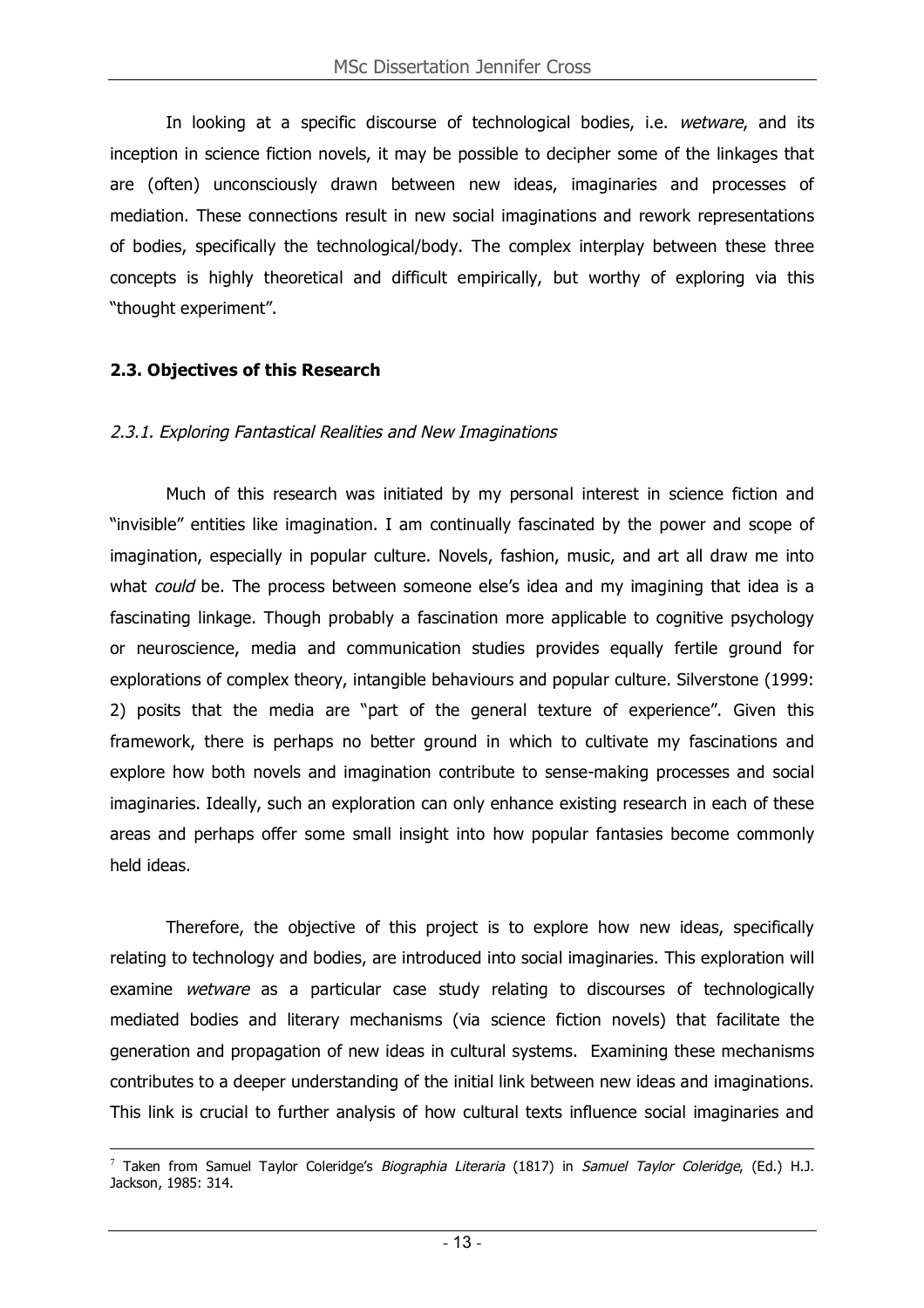shift perceptions or actions in the wider discursive field of popular culture. Foundationally, the initial linkage process is pivotal to understanding how cultural systems are created and meaning is constructed.

#### 2.3.2. The Research Question – What is this project about?

This then leads to the following research question: How are concepts such as wetware introduced into social imaginaries? It is my hypothesis that this process occurs when the strange is rendered familiar and the reader can suspend disbelief and imagine anything. I am proposing that this happens via naturalization devices like vraisemblance or other devices such as mediation. Situated in the broader theoretical frames outlined above, this question will be explored via the methodologies outlined below.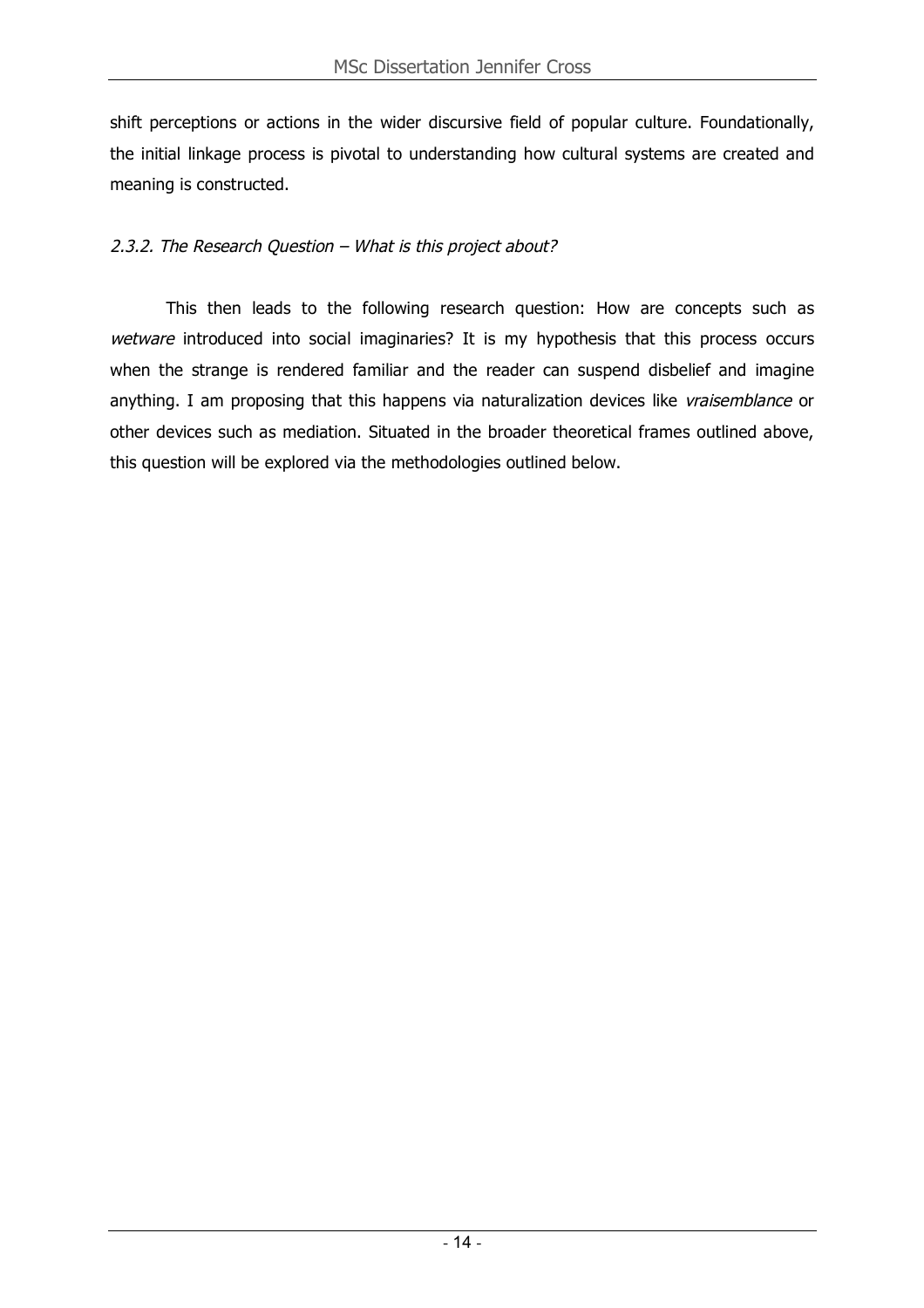## **3. Research Design and Methodology**

## **3.1. Research Strategy**

#### 3.1.1. Challenges to Researching Literature

In and of itself, literature poses an interesting challenge for researchers. The format of the sample is much different from newspaper articles, magazine images, TV broadcasts, blogs or any number of other commonly researched mediums. Longer and written in a distinct style, this sample requires a creative, interdisciplinary research strategy. To that end, I have outlined several key decisions and boundaries that established a workable strategy and initiated a feasible research design. This includes the major research methodologies drawn upon; the rationale for excluded methods; and the parameters developed for this specific sample.

## 3.1.2. Limits and Boundaries – Why these methods?

The primary methodologies chosen for this project are drawn from literary criticism mechanisms and various practices in critical discourse analysis. The literary mechanisms are applicable to my sample, while the discursive elements explore linkages to the research question's theoretical foundations. This dual approach facilitates entry into the complex tangle of theories outlined above.

Literary Criticism and Critical Discourse Analysis (CDA) are both well-developed, prolific fields. There are any number of strands and approaches within each discipline, as well as an abundance of theory relating to both. In wading through this, several key elements emerged. Much of Norman Fairclough's work on CDA, as outlined in *Language and* Power (2001), is used in other authors' works.

Rosalind Gill, in her chapter, "Discourse Analysis" provides a simplified version of Fairclough's three main elements: Text, Interaction and Social Context. She states: "A discourse analysis is a careful, close reading that moves between text and context to examine the content, organization and functions of discourse…In the final analysis, a discourse analysis is an *interpretation*, warranted by detailed argument and attention to the material being studied" (2000: 188). By combining these two authors, I refined the basis of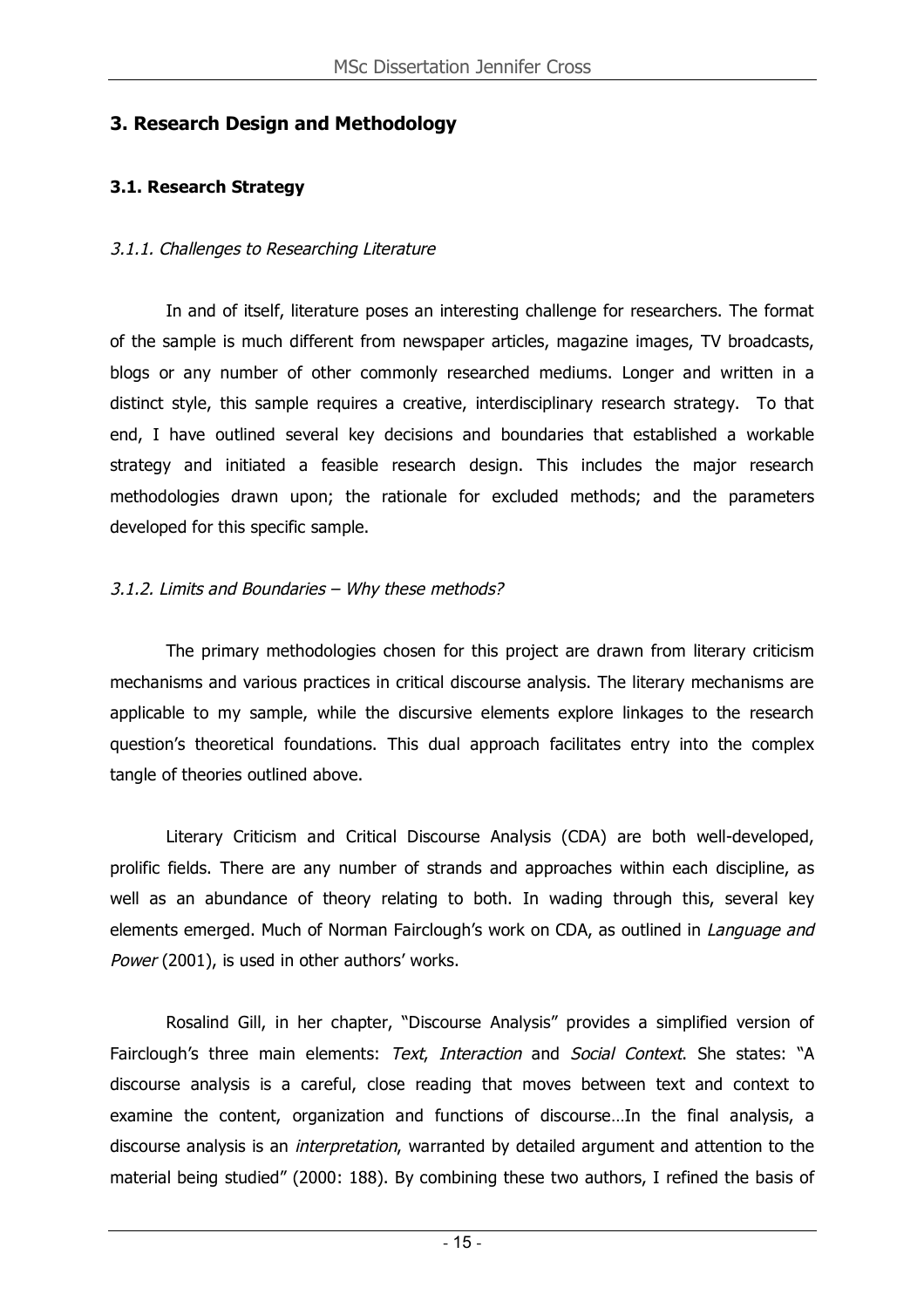my coding schematic and focused my theoretical precepts into categorical definitions that could be explored throughout the novels. Within the Text/Content and Interaction/Organization frames, I selected appropriate literary mechanisms and rhetorical conventions, drawing further from strands within both fields.

Silverstone, in Why Study the Media?, outlines "...the three principal mechanisms of textual engagement: rhetoric, poetics and the erotic. Each in turn enables attention to a particular quality of media as they seek to persuade, please and seduce us. Rhetoric, poetics and the erotic are both textual and analytical strategies…" (1999: 30). Of these three mechanisms, rhetoric and poetics (most specifically the concept of vraisemblance) are the most applicable to this research question.

Rhetorical mechanisms are critical to investigating a how research question. Gill (2000: 176) notes that "the rhetorical nature of texts directs our attention to the ways in which all discourse is organized to make itself persuasive". Joan Leach, in her chapter "Rhetorical Analysis", classifies rhetoric into three types. The third posits rhetoric as "a worldview, a belief in the power of language and discourse to fundamentally structure our thinking, our systems of representation, an even our perception of the natural world" (2000:208). In asking *how* new concepts like *wetware* are introduced to social imaginations, the analysis of persuasion is a key factor. How is a new idea persuasive? How does it encourage new ways of "imagining" bodies? For the purpose of this research, I utilized three rhetorical canons: elements of Invention, Disposition and Style (see Appendix A for coding schema, most especially style and feel of the text) in conjunction with the discourse foundation described above.

The final methodology I've drawn from is a facet of literary criticism or poetics, developed in Culler's *Structuralist Poetics* (1975), adapted by Silverstone (1999) and Samuels (1996), among others. Culler (1975: 137) outlines the "conventions of the genre" as:

> possibilities of meaning, ways of naturalizing the text and giving it <sup>a</sup> place in the world which our culture defines. To assimilate or interpret something is to bring it within the modes of order which culture makes available, and this is usually done by talking about it in <sup>a</sup> mode of discourse which <sup>a</sup> culture takes as natural. This process goes by various names in structuralist writing: recuperation, naturalization, motivation, **vraisemblablisation**.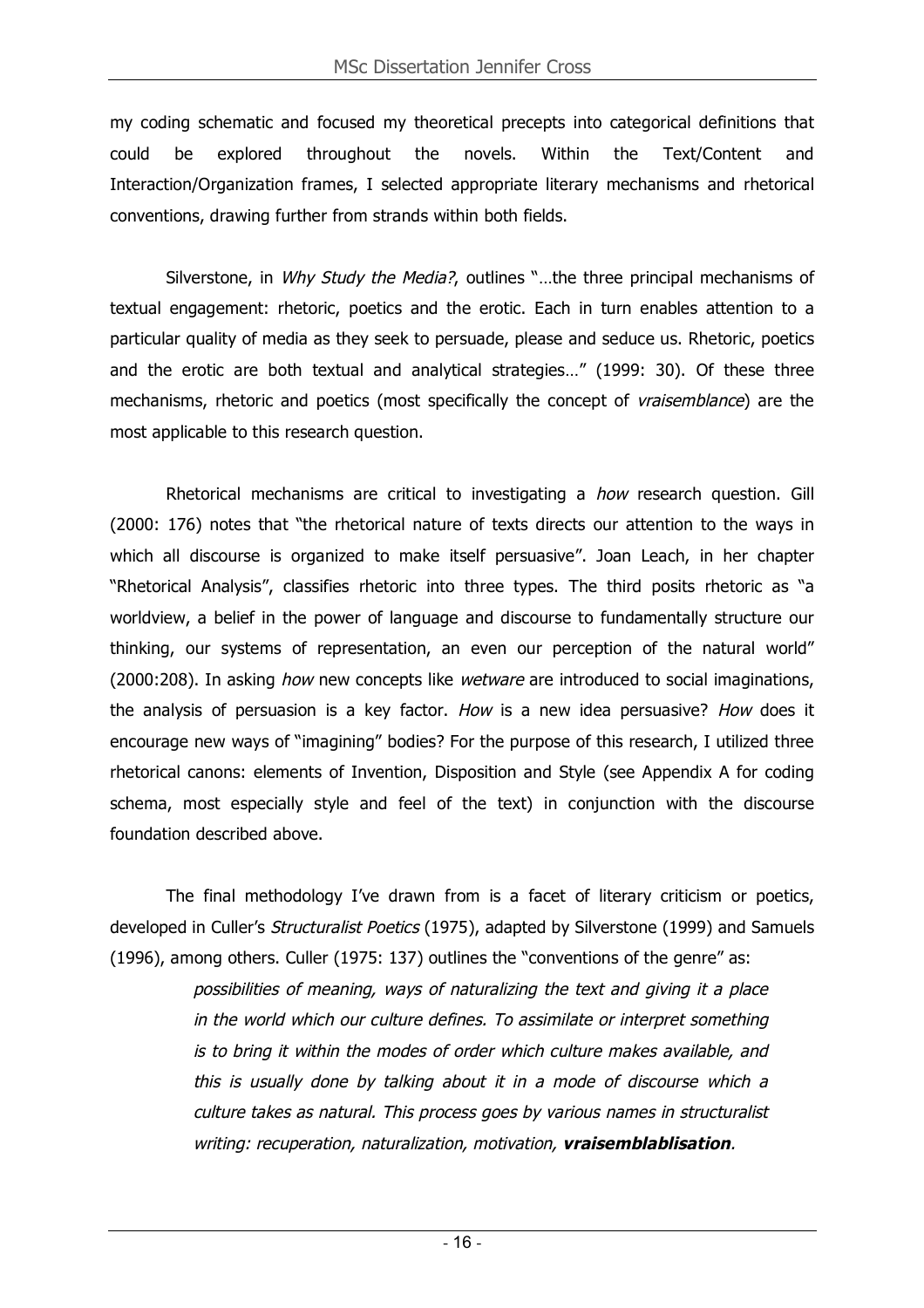Vraisemblance [French. Literal meaning: the appearance of truth; verisimilitude<sup>8</sup>], drawn from this element of structuralism, comprises "a principle of integration between one discourse and another or several others" and forms the basis of intertextual analysis, or "the relation of a particular text to other texts" (Culler, 1975: 139). Basically, this concept links culture, texts, discourses and processes of meaning, via the linkages that individuals utilize to "naturalize" or "make real" their surroundings. With regards to this project, vraisemblance provides the mechanism that connects rhetorical persuasive devices with discourses about technologically mediated bodies; facilitating new interpretations and inductions of ideas like wetware into social imaginaries.

To utilize this mechanism, I have adapted the five levels of *vraisemblance* that Culler outlines and integrated those precepts into my coding schematic (See Appendix A for complete descriptions of these categories). By utilizing selected elements from each field, I was able to approach the challenges in this project in a structured, adaptive fashion.

#### 3.1.3. Limits and Boundaries – Why not other methods?

Janice Radway, in Reading the Romance, combines various methodologies (focus groups, interviews, textual analysis, surveys, etc.) and offers readers complex, detailed insights into the romance genre, female readers, and patriarchal structures. Given the limits (time and space) of this paper, such an undertaking was not feasible. In light of these challenges, it was more practical to narrow the scope of the research question and not focus on the entire genre of science fiction and not evaluate underlying ideologies at work between industry production and reader consumption. Though such a project could emerge from this one, it would have to happen at a later time. To that end, the narrowing of the research question and specificity of the mechanism being investigated precludes other methodologies such as Radway utilized. Though interviewing may have added a 'reader reception' or 'author intention' dimension to this project, it would have also expanded it beyond the specified limit. All of these could be areas for further research and elaboration.

 $\overline{a}$  $8$  From Webster's Revised Unabridged Dictionary,  $© 1996$ , 1998 MICRA, Inc. http://dictionary.reference.com/browse/vraisemblance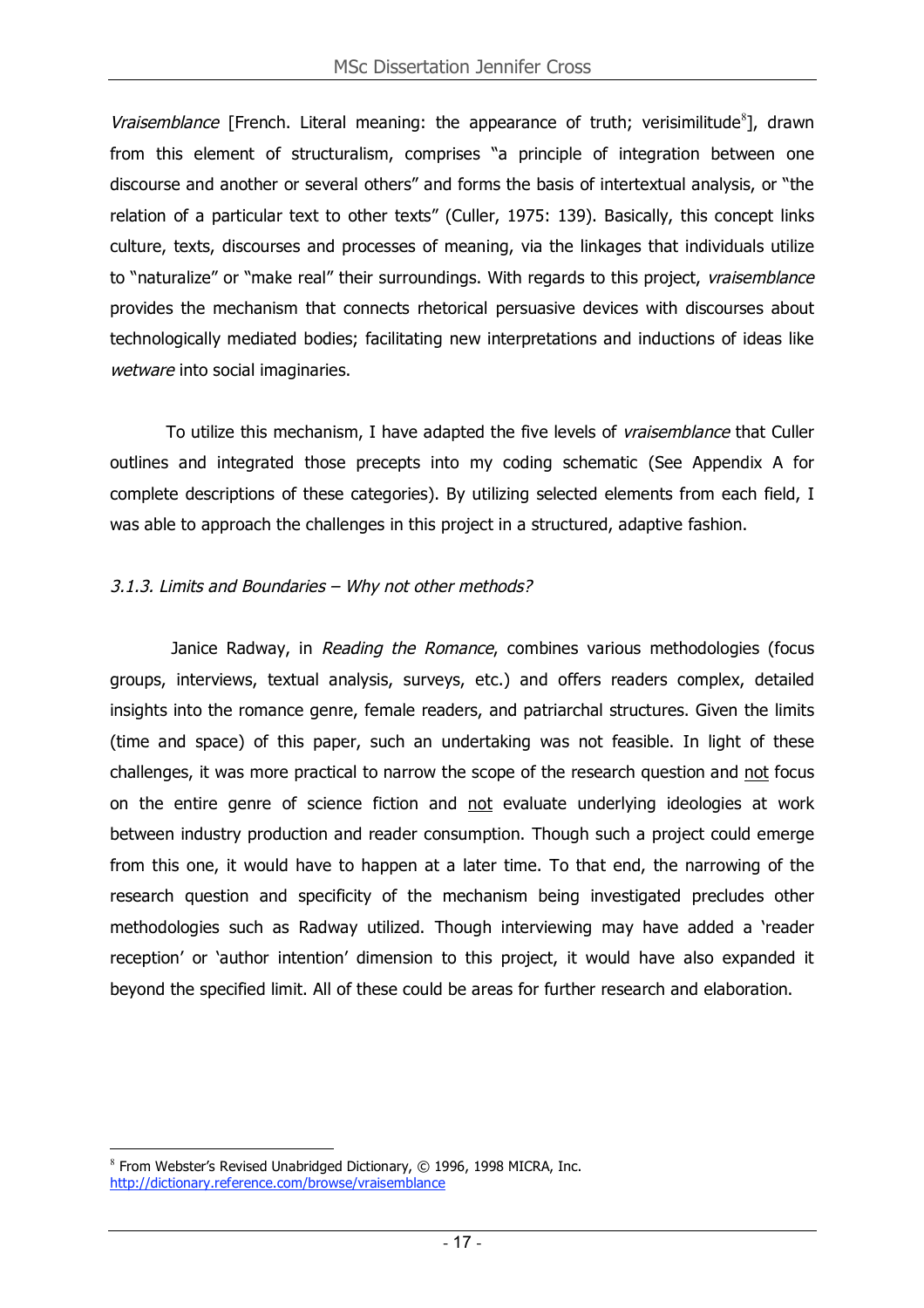#### 3.1.4. Sample Selection – Why these novels?

In order to research how ideas like wetware enter social imaginaries and effect perceptions about technologically mediated bodies, I have chosen to focus on "cultural texts", the "frozen moments in a continuous stream of social interactions, which embody the values and meanings in play within public culture" (Deacon,1999: 8). Sci-fi novels have been chosen as the cultural texts/forms at work and the initial site of wetware.

I have chosen three primary novels for this research: Vacuum Flowers, by Michael Swanwick; Wetware, by Rudy Rucker; and Snow Crash, by Neal Stephenson. These particular texts were chosen for their part in introducing wetware or their resultant treatment of the concept. All were found by utilizing popular search engines or websites, such as Amazon, Wikipedia, and Google $^9$ . These sites were used to pinpoint the origin of the concept, typically credited to Rucker in his same-titled work. I chose more "popular" sites (as opposed to traditionally academic venues) as the genre resides in "pop culture". Though academic venues<sup>10</sup> were also searched, none provided novel titles that could be used for this sample.

Though a larger sample may have yielded more data and extended my analysis, it was important to balance that against the time and labour constraints of my chosen methods. Given the research question at hand, it was also more appropriate to choose the seminal texts that actually piloted the concept of wetware than to chart its dispersion in the genre over time. A more archaeological approach would suit an extension of this question and further analysis concerning the diffusion or enactment of ideas in social imaginations.

Incidentally, when describing this project to individuals outside of academia, Snow Crash was the most commonly mentioned title that other readers of science fiction associated with my description of wetware. Though Stephenson approaches the concept in a different fashion and with a different term (bioware) than Rucker and Swanwick, this

<sup>&</sup>lt;sup>9</sup> Amazon.com, Amazon.co.uk, Google.com, Google.co.uk and Wikipedia.org were all utilized. The information on Wikipedia (http://en.wikipedia.org/wiki/Wetware) is commonly cited on other sites, including at www.reference.com. Further validation drawn from WIRED, MONDO 2000 User's Guide to the New Edge.

<sup>&</sup>lt;sup>10</sup> These sites included Web of Knowledge, JSTOR, and academic library catalogues. Though these resources provided excellent theoretical information, they were unhelpful in archiving novels or providing linkages between pop culture media and concepts like wetware. To that end, the more "popular" sites described above were used, despite their lack of traditional academic provenance.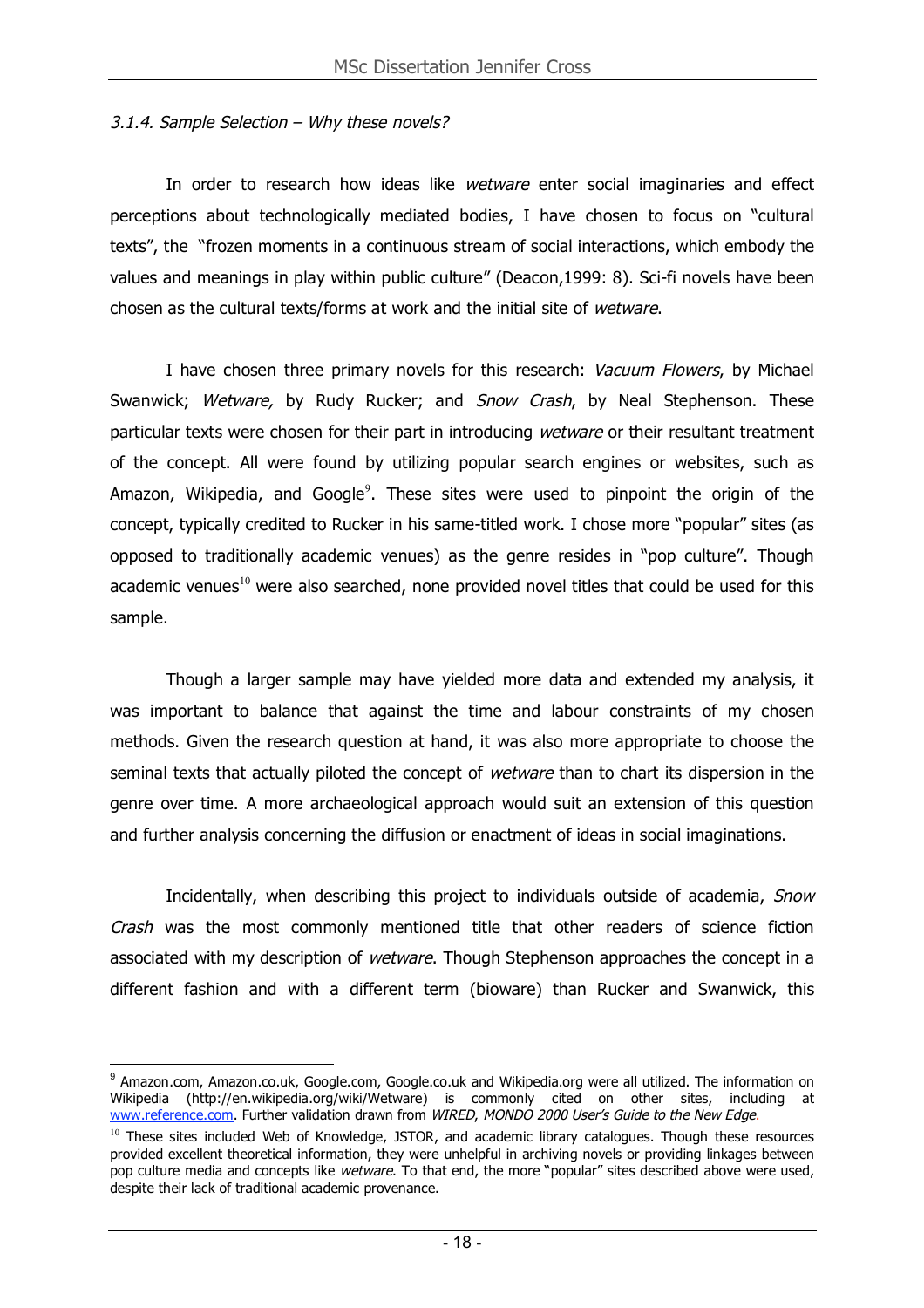repetitive mention of the novel seemed to indicate that something had hooked individual imaginations. For this reason, I chose to retain the text in this sample.

## **3.2. Design of Research Tools**

#### 3.2.1. The Unit of Analysis

Designing research tools from several different methodological frameworks proved to be an exercise in restraint and discipline. Many frameworks were available, each useful in one fashion or another. The first, crucial, decision was the unit of analysis. Given the length of my samples, a macro-level (versus Fairclough's more micro-level) approach was appropriate. Initially, I designed the research around chapters in each book. This proved to be too much of a micro-level analysis and made it difficult to explore larger themes. I then attempted to outline primary themes and investigate the texts from a thematic standpoint. Though interesting, I was soon overwhelmed with information and exploring any number of other (very interesting) questions. Finally, in my third research design, I focused solely on wetware and evaluated everything else (other themes, textual elements, interactional devices) in relation to the concept. This framework sets the unit of analysis as the entire book but proved much more effective in terms of structuring and restricting the amount of data. As a more holistic exploration, I am sure this design misses important micro-level elements but it proved much more adaptable, feasible and appropriate to my research question. Additionally, the third version also maintained a tighter focus on the linkages between the theoretical precepts outlined in section III and the research question.

This design also still covered many of the themes I had tried to explore in the second version; now just in relation to wetware instead of as individual units. This still allowed for inter-textual (between chapters/themes) and intra-textual (between other texts) analysis, but was more efficient and appropriate for the sample than the more micro-level chapter or larger thematic analysis would have been.

#### 3.2.2 Coding/Analysis Schematic

Establishing a coding schema comprised the majority of this research design. As Gill (2000: 179) notes, "the categories used for coding will obviously be determined by the question of interest". To that end, I have developed six primary areas of interest (See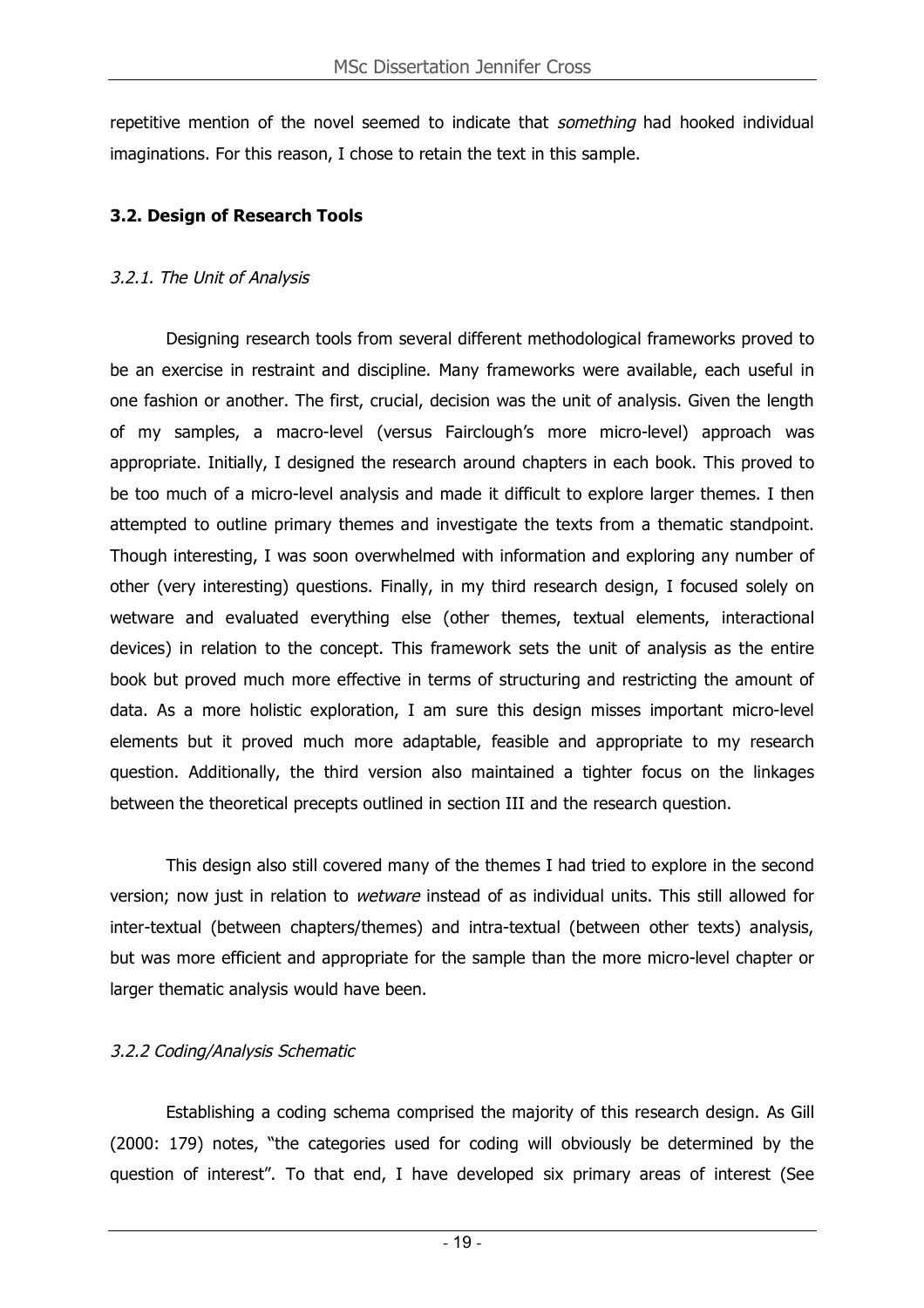Appendix A). These categories facilitate the investigation of *wetware* via textual devices from poetics, rhetoric and aspects of *vraisemblance*. Version three is a much simplified schematic from my first two incarnations and structures text/content and interaction/organization levels together. This strategy allowed for greater flexibility and was more appropriate for exploring intertextual devices and circulations of meaning within the text. Connecting these circulations with social imaginaries is the end goal of this research design and schematic version three has generated more than enough material to interpret this dynamic. This design is as inclusive, and simple, as I could make it and positions each text in relation to the research question.<sup>11</sup> Categories adapted from different sources have been identified in Appendix A, with corresponding full references in the bibliography.

I am sure that a different research question, a different methodological integration, or a different researcher would have resulted in different categories. This aspect of both literary criticism and CDA is intensely personal and specific. Further research utilizing this schematic could very well arrive at different conclusions, which is an unavoidable hazard (and frequent critique) of these methodologies.

<sup>&</sup>lt;sup>11</sup> An example of the coding schema is included in Appendix A. Short descriptions of each category as I understood and applied them have been detailed there as well.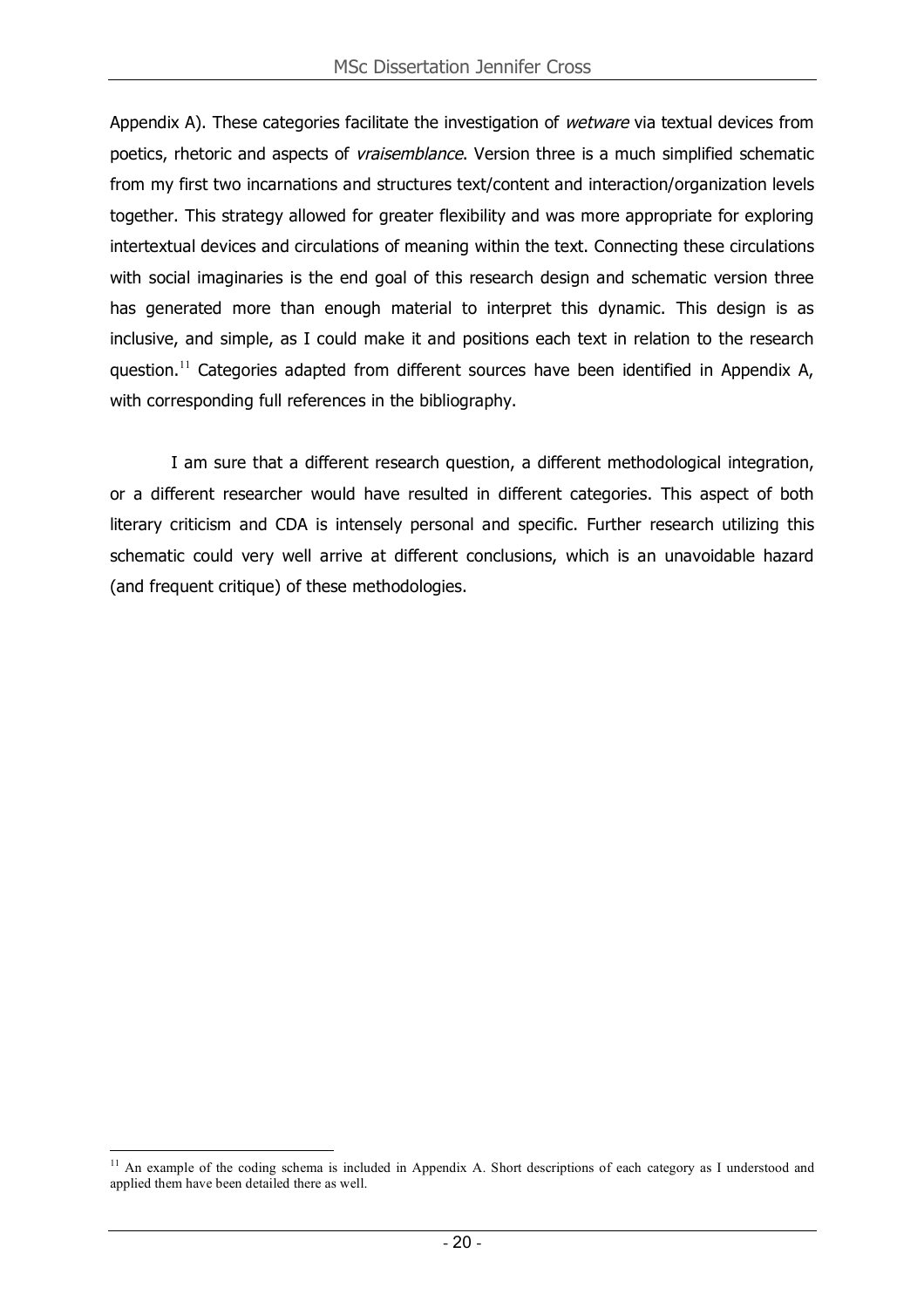# **4. Results and Interpretation**

## **4.1 Discussion of Key Findings**

The three novels chosen for this sample are both similar and very different. With regards to the research question, they indicate a number of possible avenues through which new ideas enter social imaginaries. In evaluating this dynamic, I proposed a series of linkages or literary devices that operate between ideas, imaginaries and mediation; whereby circulations of meaning transpose and naturalize fantastical new ideas into social imaginaries. By applying methods outlined in section IV, some of these linkages and devices have been affirmed and some negated. These results will be explored more fully below, and will broadly encompass the following areas: approaches to the concept of wetware; literary and thematic devices that effect circulations of meaning; and reflections on *how exactly* new ideas about bodies, i.e. wetware, are introduced into social imaginaries.

## 4.1.1. Author Approaches to wetware; Ideas of Technological Bodies

In order to explore the three authors' conceptualization of wetware, the initial point at which the idea enters their respective stories is detailed below. These points have then been further analyzed to determine what the concept seems to mean to each author and whether or not that characterization shifts over the course of the novel. Lastly, I have explored the interplay among the three authors and the essential differences between their conceptualizations.

In Vacuum Flowers, Swanwick introduces wetware on the first page via Rebel's (the heroine) internal monologue describing her surroundings. The second mention is two pages later and slightly shifts the meaning of the concept.

> The doctor's face loomed over her. It was thin and covered by <sup>a</sup> demon mask of red and green wetware paint that she could almost read. It had that horrible programmed smile that was supposed to be reassuring, the corners of the mouth pushing his cheeks into little round balls. He directed that death's head rictus at her. (VF, 1) […] Now Rebel could see that the nun had been tinkering with her own wetware—her mystic functions were cranked so high she could barely function. (VF, 3)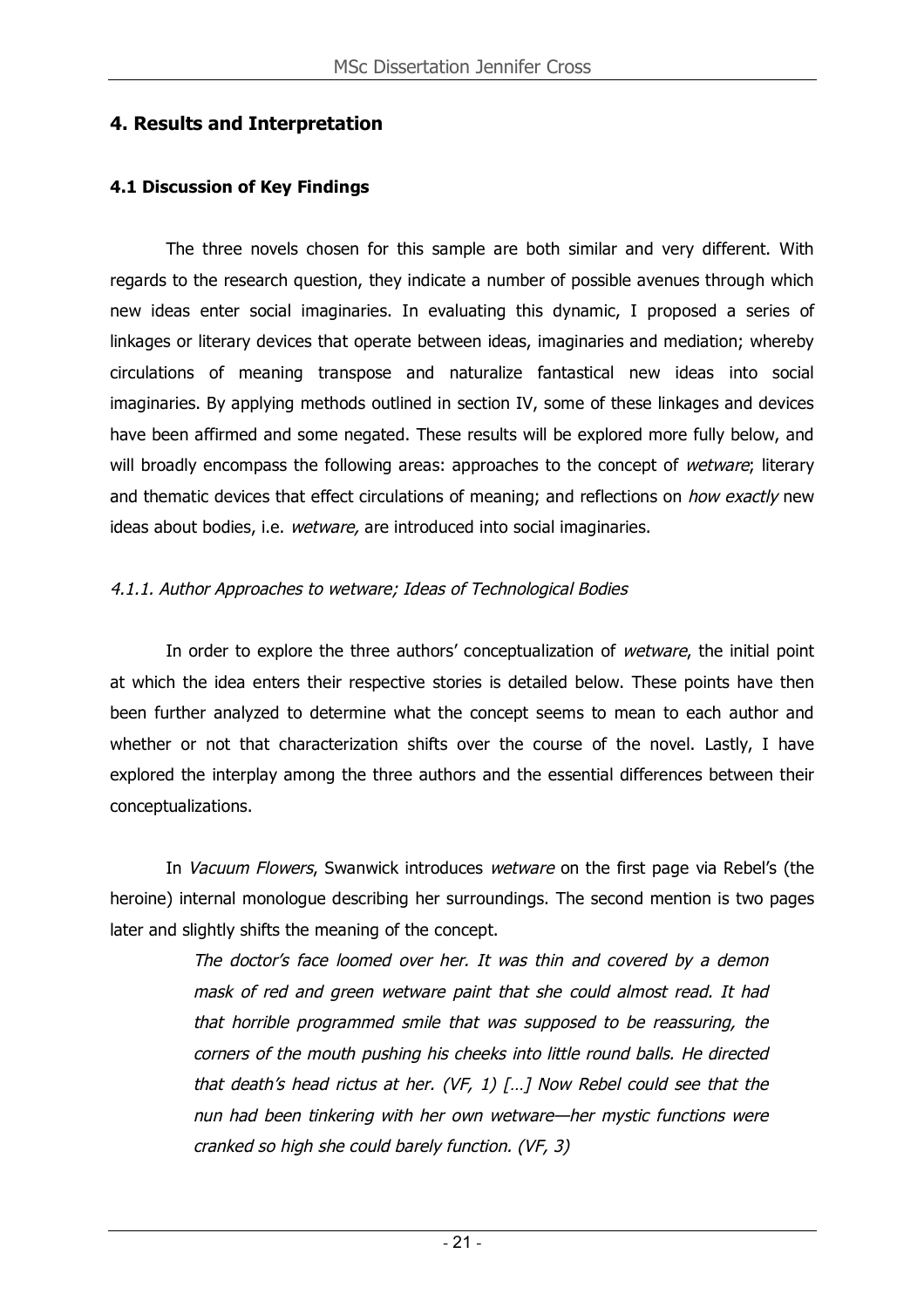Initially, both of these introductions phrase the concept as descriptive element. The first character is wearing "wetware paint" and is threatening. The second has been "tinkering", implying that wetware can be manipulated and affects the ability to function. Within the first chapter, Swanwick uses the term, or variations of it, in the following manners: wetware codes [again referring to paint] (6); the wetsurgeon (8); a wetware mall (10); a piece of developmental wetware (10); the wetware...the imaginative processes (11); Deutsche Nakasone reviews a lot of wetware every day (13); optioned wetsets (13); wetware diagram (14); and the supervising wettech (14). Presented via dialogue, scene descriptions or internal character reflections, the various usages of the term identify it as a procedure and an object and a function; all of which can be performed, manipulated, created, sold, stolen or transferred. This tri-part conceptualization continues throughout the novel, moving fluidly between the different usages.

Overall, wetware pervades Vacuum Flowers. At one point, Rebel refers to this reality as a "wettechnic civilization" (59) which encapsulate perfectly the feelings garnered from the text. As a process, wetware refers to "rewiring" humans, either via wetware wafers (precoded attitudes, beliefs, behaviours, skills) or via wetsurgery, which seems to be much more invasive and not always consensual. As a component of humans in this society, wetware is both natural and artificial, drawn from an inherent diagram within the body but can also be "re-coded" or altered by wetware programmers. In many ways this is similar to Rucker's notion of DNA or wetware as a genetic derivative (see section 3.1.3.a.). The crucial difference in Swanwick's imaginary is that wetware effects persona, or the entire psyche of an individual. Sometimes this change is voluntary and sometimes involuntary, usually marking systems of domination and control. Lastly, as a product, wetware is entwined with the idea of persona and marketing copies of popular wetware programs. This illustrates flexibility in how people view themselves and utilize wetware to escape or become someone else. All of these conceptualizations, detailed above, are expressed in the first chapter and maintained in these incarnations throughout the novel, though wetware becomes increasingly linked to persona and identity as Rebel's character is developed.

This is quite different from Rucker's Wetware, where the concept focuses on processes of reproduction and trying to merge robot software with human wetware. His conceptualization comes in Chapter Three and is explained as part of Berenice's (a bopper living in the Nest on the Moon) plot to create "meatbops": boppers embodied in human "meat" bodies.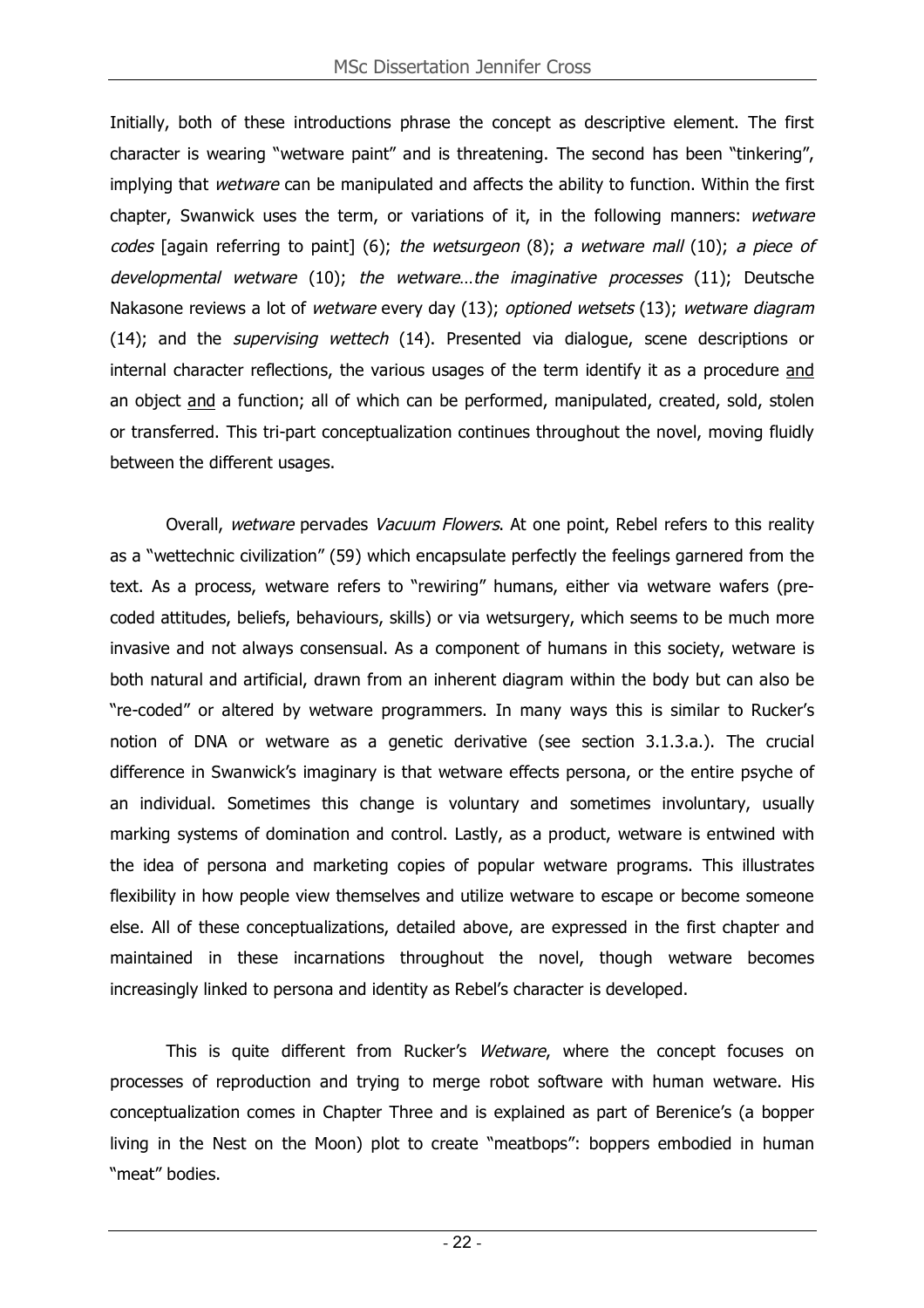The pink-tank sisters had tried various methods of putting bopper software directly on such tank clones' brains, but to no avail. There seemed to be <sup>a</sup> sense in which <sup>a</sup> human's personality inheres in each cell of the body. Perhaps the secret was not to try and program <sup>a</sup> full-grown body, but rather to get the data-compressed bopper software code into the initial fertilized egg from which the body grows. As the cell divided, the bopper software would replicate along with the human DNA wetware. But the final step of building the bopper software into the human wetware had yet to be made. […] In order to spread bopper wetware more rapidly, it will be better to go [to conquer Earth] as <sup>a</sup> male… (Wetware, 41)

This initial introduction of the concept is buried in a technical-sounding passage that, though attributed to the character of Berenice, is more of a narrative insertion by the author. This lends the description a detached, clinical feel with no emotional link. This is in direct contrast to Swanwick's method of introducing the term. In this passage, wetware is presented as an integral component of human bodies, a cellular level genetic blueprint, usually found in DNA that creates personality in individual humans. As a distinctly "human" characteristic, the formula bopper software+human wetware= bopper wetware found later in the same passage muddles this characterization.

This description, though blurry, suggests that wetware is inherently linked to notions of identity and that ephemeral, unknown "something" that makes humans, human and that can't be inserted or designed after a body is grown. This is an interesting conceptualization that comments on the nature of "meat" versus machines and on life cycle processes. The two points of entry into wetware are before identity is formed (i.e. the egg/two-tailed sperm/embryo solution that Berenice arrives at) or as identity is ending (i.e. the download of the Cobb Anderson persona and his subsequent reincarnation as Cobb III). These two phases of human life cycle processes are "wet" and further divide boppers from humans.

Rucker also conceptualizes wetware as a code, drawn from a human sample that encompasses the "whole biocybernetic software of the mind" (*Wetware*, 66). This meaning collapses software and the "wet" element of "meat" into wetware: biocybernetic information, in this case, the patterns of personality, identity and consciousness in an individual.

> They [the boppers] had to take his [Cobb Anderson's] faltering body apart to get out the software; the leftover meat went into the pink-tanks… But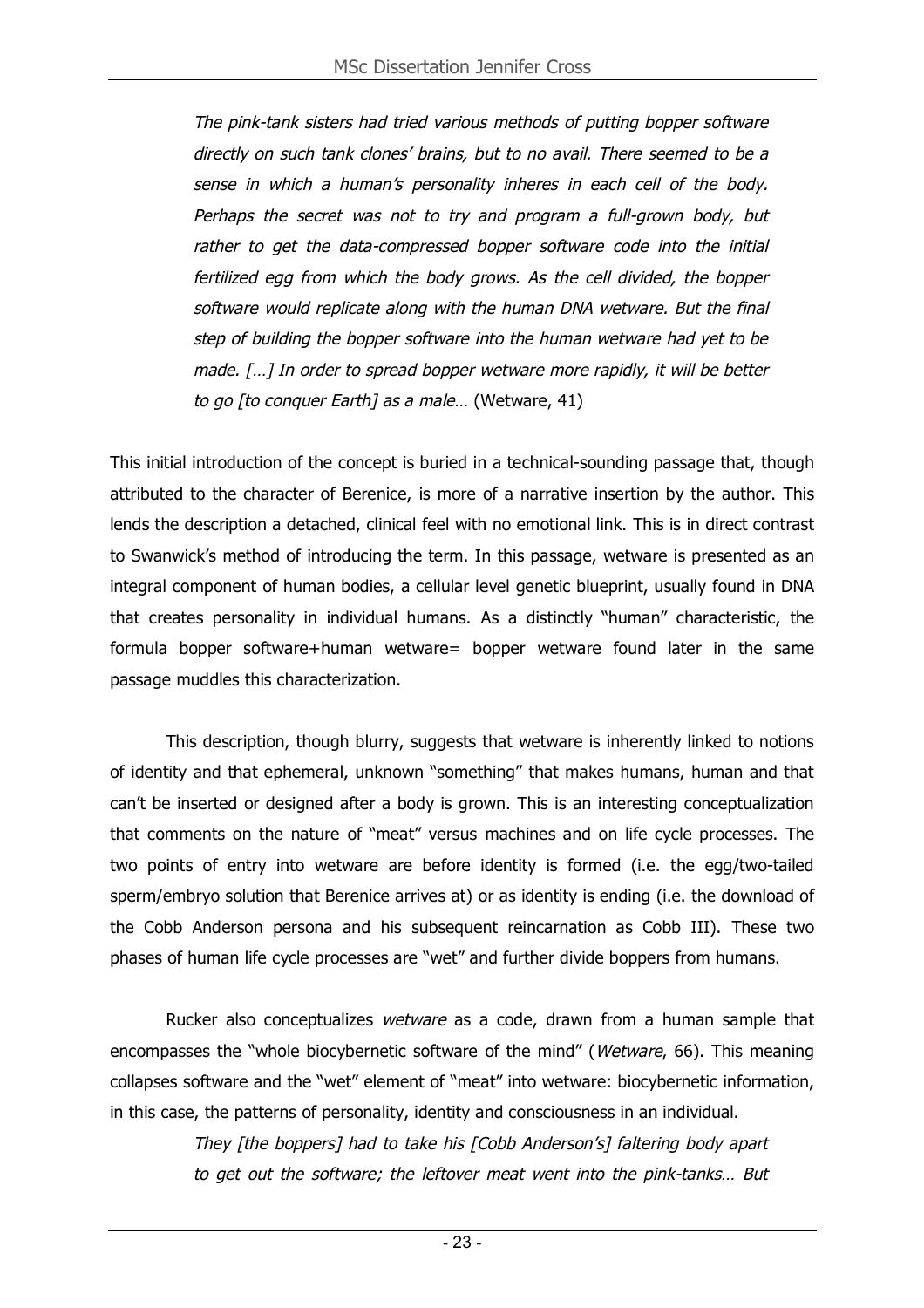they did the brain well [record and analyze]; they teased out all its sparks and tastes and tangles, all its stimulus/response patterns—the whole biocybernetic software of Cobb's mind. With this wetware code in hand, the boppers designed <sup>a</sup> program to stimulate Cobb's personality. They stored the digital master of the program on an S-cube…HUMAN SOFTWARE-CONSTRUCT 225-70-2156: COBB ANDERSON. (Wetware, 66)

Lastly, wetware refers to a processor...a mix of the two elements above that characterizes the meatbop; both a genetic code and the biocybernetic software of the mind. This conceptualization finally clears some of the confusion wrought by the first passage, though it happens some 30 pages later. It may be that Rucker uses this as a progressive narrative tool to further expand the concept and integrate various characters into the storyline. This third conceptualization is presented by Cobb III, who has been re-embodied based on the second conceptualization to fix Berenice's botched plot, a derivative of the muddled first conceptualization. "But what if the bopper phase was just a kind of chrysalis for a new wave of higher humans? What a thought! Bopper-built people with wetware processors! Meatbops!" [Cobb III internal monologue] (Wetware, 73). This circular progression of the concept's meaning is interesting and eventually ends up having a similar tri-part character to what is developed in Vacuum Flowers.

Stephenson, in Snow Crash, offers a different term for this concept (bioware) but expresses similar themes to Swanwick and Rucker. His introduces the term in Chapter 15, during a conversation between Hiro (the hero) and Lagos (an information/computer human "gargoyle").

> "You're <sup>a</sup> hacker. That means you have deep structures to worry about, too." [Lagos] "Deep structures?" [Hiro] "Neurolinguistic pathways in your brain. Remember the first time you learned binary

code?"

"Sure."

"You were forming pathways in your brain. Deep structures. Your nerves grow new connections as you use them—the axons split and push their way between the dividing glial cells—your bioware self-modifies—the software becomes part of the hardware." (SC, 126)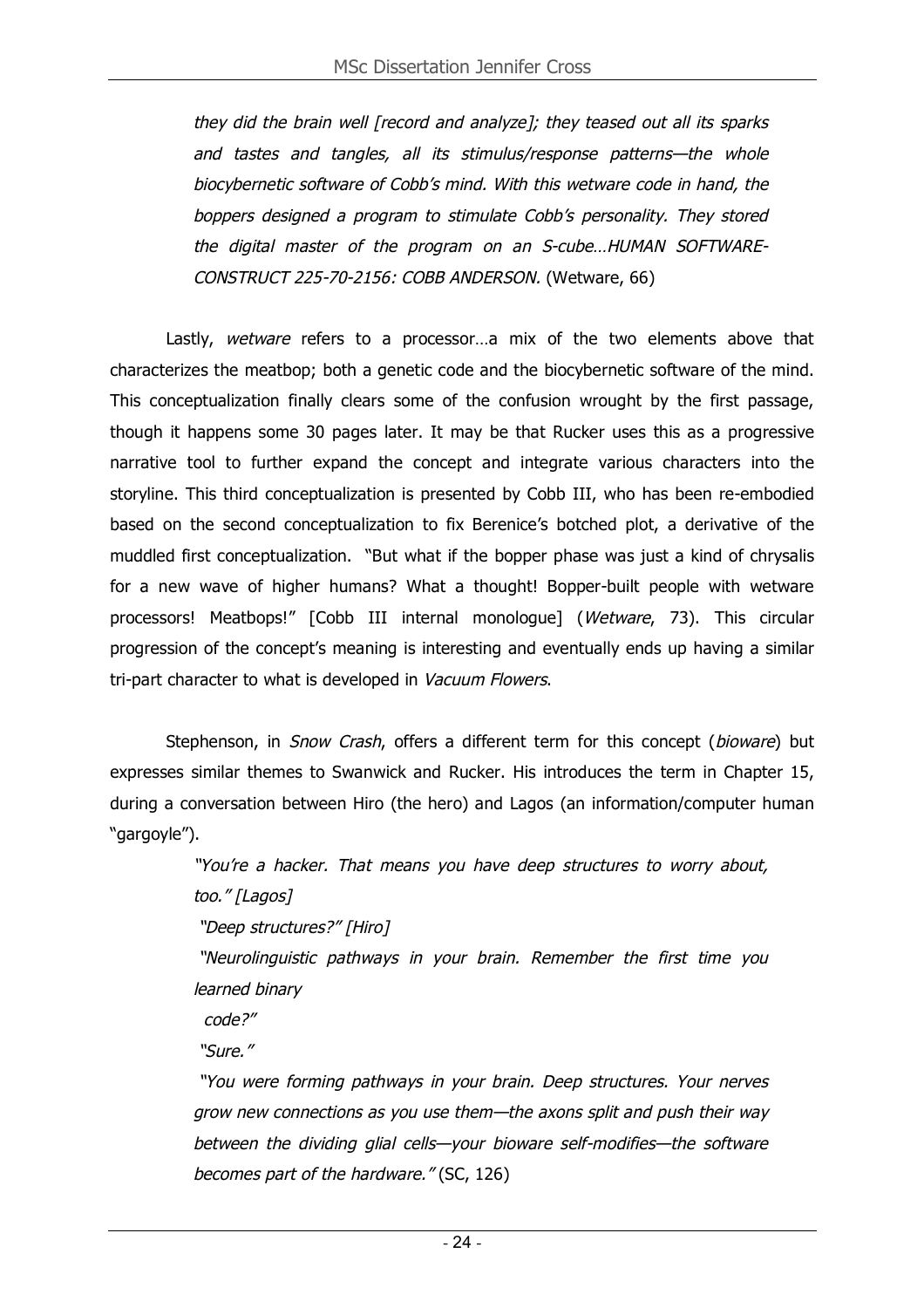This conceptualization posits a transformative effect on the bioware, by the bioware. Stephenson uses the term rarely, seeming to prefer the more familiar hardware/software duality or a "pseudo-scientific" rhetoric that tangles itself around "neurolinguistic codes", "linguistic infrastructures", and an "information metavirus." This overly complex language fits the literary style of the rest of the text but does little to explain bioware or wetware. This necessitates drawing a bit further back and examining the novel at a meta-level. From this perspective, the entire text becomes a metaphor for the human body and brain functioning as a computer. Entangled with discussions of language, viruses and religion, this metaphor explores several aspects of bioware; firstly that there is an inherent linguistic function built into humans. This resides in the brainstem and exists at a universal programming level. Secondly, that this aspect of a biocybernetic system can be affected by viral and biological viruses which target the central nervous system and cellular DNA, attempting to manipulate these inherent functions.

If you strip away the stylistic devices, Stephenson is saying something very similar to Rucker and Swanwick: wetware/bioware is not a singular conceptualization. It begins as an inherent entity—sometimes genetic—that holds "deep structure" (SC, 395) cellular information unique to human bodies. The transfer of this unique entity into psychological realms posits an extended conceptualization: that the two levels are interdependent and that broader human constructs such as identity, persona and consciousness derive from this information. Therefore, wetware (or bioware) is conceptualized as the unique, inherently human part of the body, regardless of whether it is seen as a process, a product, or a code. Discussions of manipulating this "wet" element—usually via bioengineering, or "wetsurgery"—is the next step in each of the novels. At this level, the discourse of technologically mediated bodies becomes re-imagined and positions itself against wholly artificial bodies, which lack the full potential encapsulated in wetware. For all their differences in presenting the concept, the three authors arrive at remarkably similar understandings of what wetware is.

#### 4.1.2. Rendering the Strange Familiar? Natural "Feel" of the Novel

For the purposes of this project, the question then becomes an investigation of whether the way these conceptualizations were introduced reduced the spectacular and made wetware familiar. And, if so, does this show an interplay between the concept and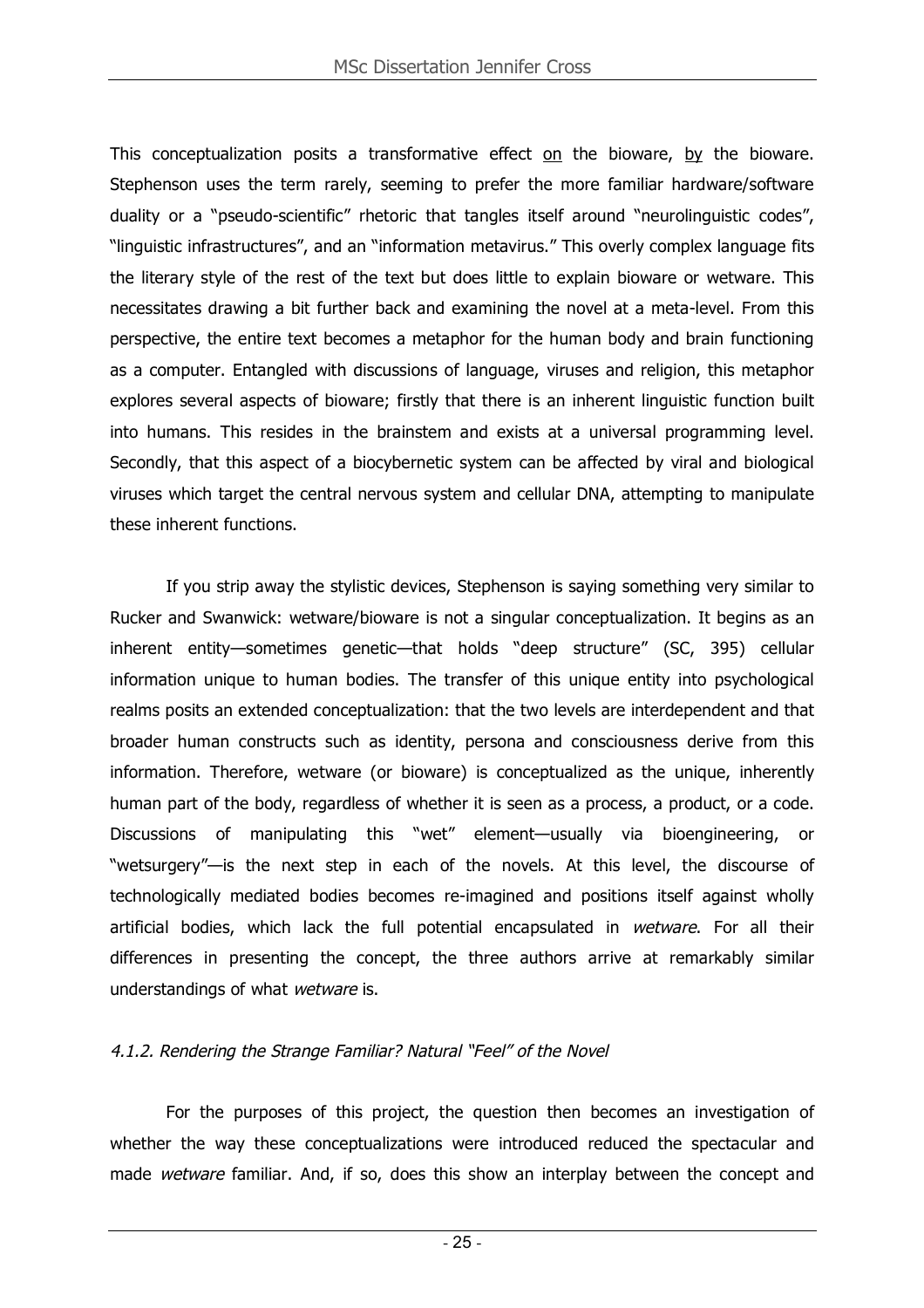circulations of meaning? I chose to explore this particular aspect from several related vantages, drawing from both rhetorical devices and vraisemblance. Firstly, does the tone and "feel" of the novel seem familiar? This includes aspects of dialogue, setting, plot and general believability. Is the text presenting itself at the first level of vraisemblance, as "real" or of a "natural attitude"? Then what elements draw upon mediation to contextualize this aspect of the text?

Of the three texts, Snow Crash is the most situationally distinct. Though Vacuum Flowers and Wetware take place in outer space, Hiro and YT (the hero and heroine of  $SC$ ) are in California, but it is a California we hardly recognize. Or rather, we knew it was coming but are surprised to see it. This is a California we can only imagine, where pizza chains rule the world; neighbourhoods have disintegrated into burbclaves; franchises and neon advertising run rampant. Everything is for sale and the Feds are the only government left in town. Even the law enforcement has been privatized and work for their own profit in a totally free market Capitalist society. On one hand, this is all very surreal and slightly sarcastic but on the other hand it feels very familiar. Doomsayers have been predicting the evils Stephenson so casually chronicles for decades. His offbeat, sarcastic style also contributes to this feeling. It seems to say, "Yeah, it sucks. But, it's still here. And what can you do?" In this case, save it all from the evil virus that's taking out human bioware processors and reducing individuals to babbling idiots.

So, though the textual strategies displace the reader, they also bring him closer. This is definitely an example of familiarizing the strange and connecting to underlying dystopian fears that this is exactly where modern society is headed. The text also presents itself as real, but continually pokes fun at itself. This fits with the entire tone of the novel and lends further credence to a coherent, if whacky, plot, characters, and storyline. Most importantly, however, this feeling draws the reader in and encourages them to imagine living in this reality. Continually playing across themes and intertextualities, SC is definitely an example of a novel that both claims on odd kind of naturalness and plays across multiple texts to (re)circulate meaning.

Vacuum Flowers, for all its fantastical setting, far out in the Oort Cloud, in a place called Eros, is the next of the three novels to achieve a "natural attitude". Swanwick accomplishes this almost solely through his characters and their interaction in the plot. He writes in a very linear, traditional fashion and though he introduces any number of different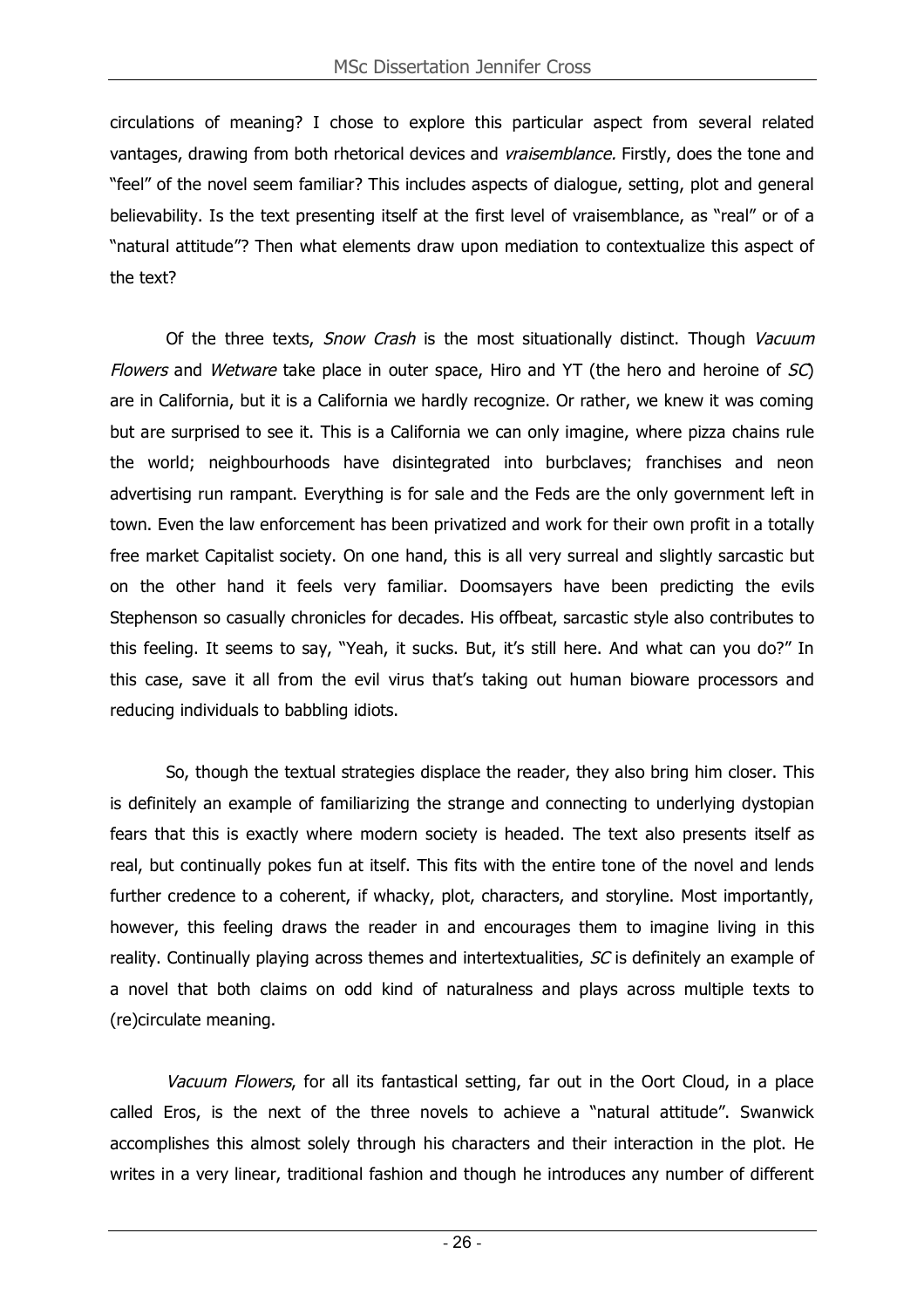aspects of wetware, they never feel that over the top or strange. One of the key devices he utilizes is to introduce a lot of elements in dialogue sequences. This anchors the reader in who is speaking and contextualizes the reader's perspective with everything else that has been developed for that character. This seems to provide an emotional link between the characters and the reader and many "unreal" or "new" things that are introduced in this way achieve a natural attitude via their link to someone the reader empathizes.

Even one of the most fantastical wetware concepts in the book goes virtually unnoticed due to this usage of a traditional framework. Wyeth, the hero, is a tetrad or "a single human mind with four distinct personalities" ( $VF$ , 65). Though this tangles the we/I dynamic of self, it is of invaluable use to Rebel, who actually did most of the wetprogramming on Wyeth in her Eucrasia persona. Ordinarily, encountering an individual with four distinct personalities means you've met a schizophrenic. Here, there are none of those connotations as Swanwick contextualizes the introduction of the tetrad through his character affiliation with Rebel, introducing the subject in dialogue between the two. The underlying love story which develops only causes the reader to feel more involved and familiar, hence more likely to accept and be caught by the next fantastical element.

The wetware ideas introduced in VF are fairly broad and alter entire realities about persona and identity, but there is never a sense of disassociation or resistant disbelief. This seems to be due less to overt intertextual conventions (as enacted in SC) and more with covert efforts to transfer meaning. Swanwick's overall description of his wettechnic civilization includes a "wetware mall" and "wetware wafers". These descriptions play on the reader's recognition of these items as ordinary and commonplace. What could be unfamiliar about a mall or cookies? This is a very subtle style of mediation and depends on the reader taking this as an accurate description of the civilization. Once the reader has accepted these devices, the supernatural is out of the scene and the story is "real", "natural", settling in for a story, just a good story with good characters, fighting the good fight. This is a very powerful method of rendering the strange familiar and presenting new ideas to the reader.

Rucker, in Wetware, goes an entirely different route from Swanwick and Stephenson. Where much of Stephenson's persuasion is a derivative of logos and ethos drawn from his scientific language or the "Librarian" character's history lessons, Rucker draws on some of the same language and creates an entirely different feel. Much like VF, the novel presents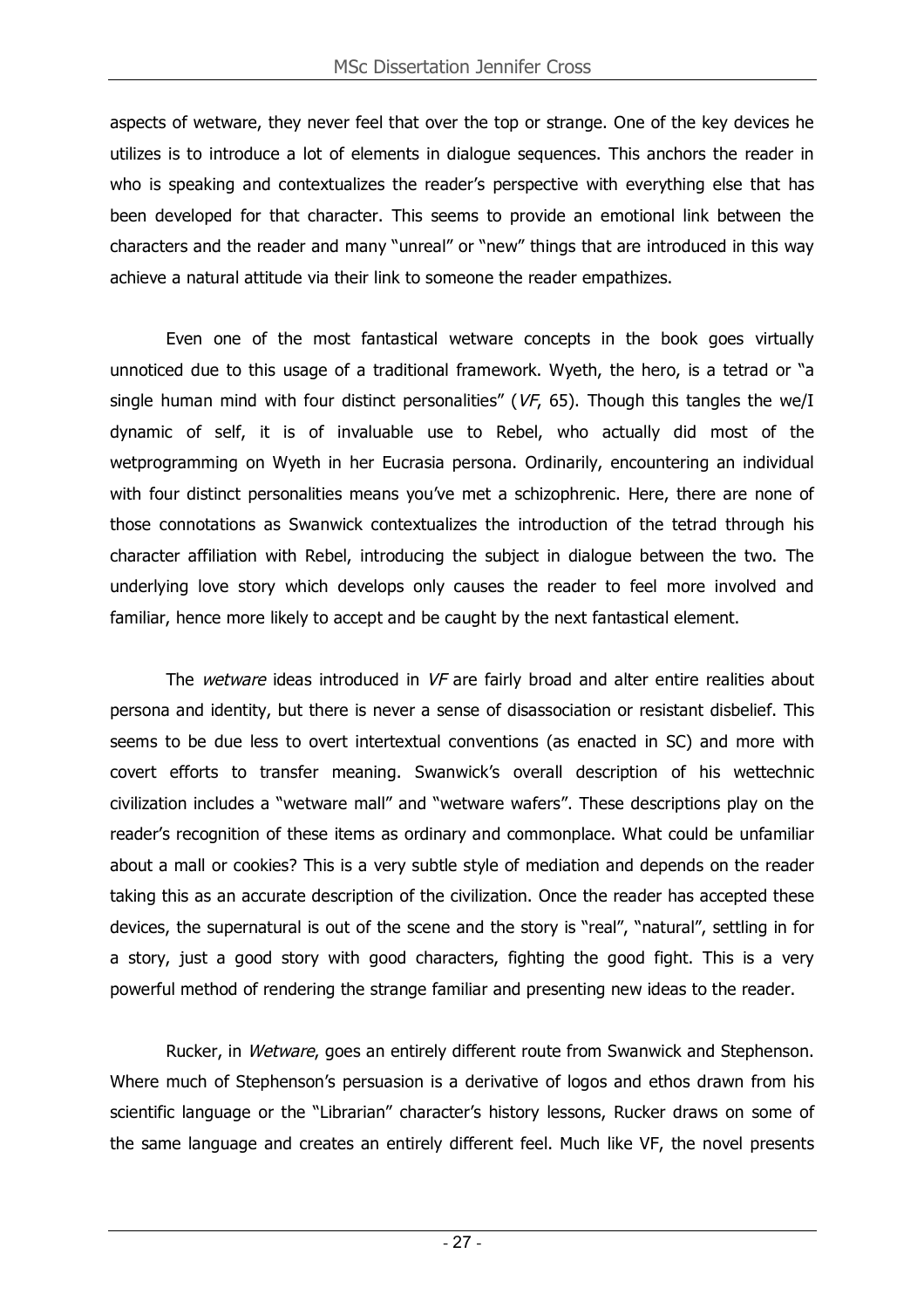different conceptualizations of wetware and how it fits into society. However, unlike VF, Rucker's presentation feels uneasy and off-balance.

Though randomly humorous at times, his characters never really make an emotional connection with each other or with the reader. In chronicling the text of this novel, I was struck by my inability to identify a main character in Wetware. There is never really a sense in the novel that any of the characters are more primary than others. All are described and interact in various ways, but it is never clear that someone is the hero or heroine. Berenice sort of comes the closest to a villain, but even that would be a stretch. Her plan to cover Earth with "meatbops" seems less out of genuine malice towards humanity and more to see if she can do it. All of the characters engage in various parts of the story and are then secondary to the next chapter or next set of characters. All are present throughout the book, but can be roughly divided up into three intersecting groups (see below). This is an interesting device on Rucker's part but it doesn't give the reader anyone to empathize with or feel camaraderie towards. This lack touches upon the characters themselves, who seem to feel little beyond the basest pleasures (sex, drugs, etc) for each other. Even Emul's declaration of love to Berenice is stilted and feels strange in comparison to Wyeth's declaration to Rebel in VF. All of this contributes to the divided, scattered feel of the novel. It is unclear if this is Rucker's intent or a function of examining one book from a series.<sup>12</sup>



Unfortunately, this feel contributes to the strangeness of the novel and does not attempt to render anything familiar with regards to characters, timeline, or linguistic devices. This leads me to conclude that Wetware's persuasive mechanism draws from another source. Even the intertextualities present in the volume are a bit overwhelming as there are so many of them. Everything from idiosyncratic speaking styles of the boppers (modeled after Edgar Allan Poe and Jack Keroac to name a few) to the dialogue between Stahn and Yukawa detailing Yukawa's brush with California law and Congress. All of these are part of the play of meanings at work in the book but none provide the reader with enough of a connection to feel settled in the story. Additionally, the timeline of the story is not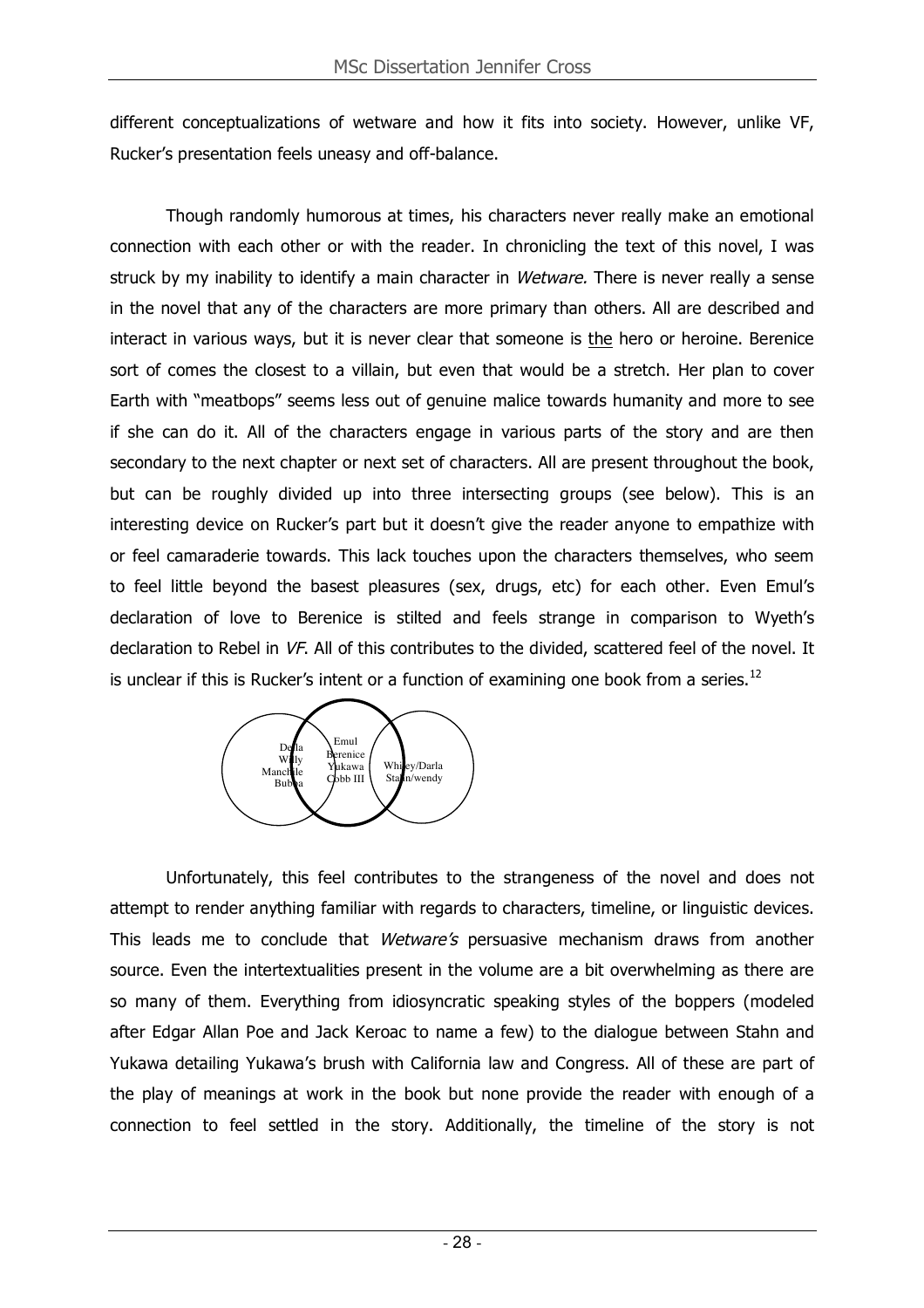chronological or linear and jumps between multiple characters across events and retrospective explanations for events that have already occurred. This is an interesting stylistic move as it shifts the reader back and forth between interpretations by gradually releasing additional information, but leaves the reader feeling disjointed and not in a familiar position. What is unclear is if Rucker intends this for a literary purpose of if it is just the way the book is written.

As mentioned above, as part of a series of novels, some of the textual devices employed may be linked to elements and rhetorical devices presented earlier. Wetware can be read as a stand-alone volume, but is definitely more contextualized if read in conjunction with Software. That being said, Software is more concerned with the creation of the boppers and the coding/information and human/machine consciousness debate. Wetware takes up where that storyline ended and extends those topics to the merge with human wetware DNA and reverses the argument: What happens when machines build humans? Through this sequel, Rucker goes on to explore the next set of possible consequences from man's foray into creating intelligent machines. The persuasive power of Rucker's volumes may be in their totality as he has set up an interesting cycle of events that keep occurring and shifting. Wetware alone, however, fails to achieve the same persuasiveness that Stephenson and Swanwick achieve. Therefore, regardless of its place in the series, the literary style and naturalization devices adopted by this volume have to be seen as less effective within this cycle of ideas, imaginaries, and intertextualities.

#### **5.2 Linking Bodies, Stories and Circulations of Meaning**

Each of the three texts conceptualizes and utilizes wetware from different viewpoints. Though all three essentially agree on the basic premise of wetware, the different literary device each author uses to tell their story shifts the reception of the concept. Swanwick, with the earliest copyright, provides the most pervasive, fluid characterization. His story is a story in it's own right and just happens to be about wetware and larger psychological features such as memory, persona and integrity.

Rucker, publishing *Wetware* a year later, is most often credited for introducing the term. His style is the most fractured and involves the reader the least. Though he ties all

 $\overline{a}$ <sup>12</sup> Wetware is the second book in Rucker's initial trilogy; Software (1983), Wetware (1988), Freeware (1997). He later expanded this to include a fourth volume, Realware (2000).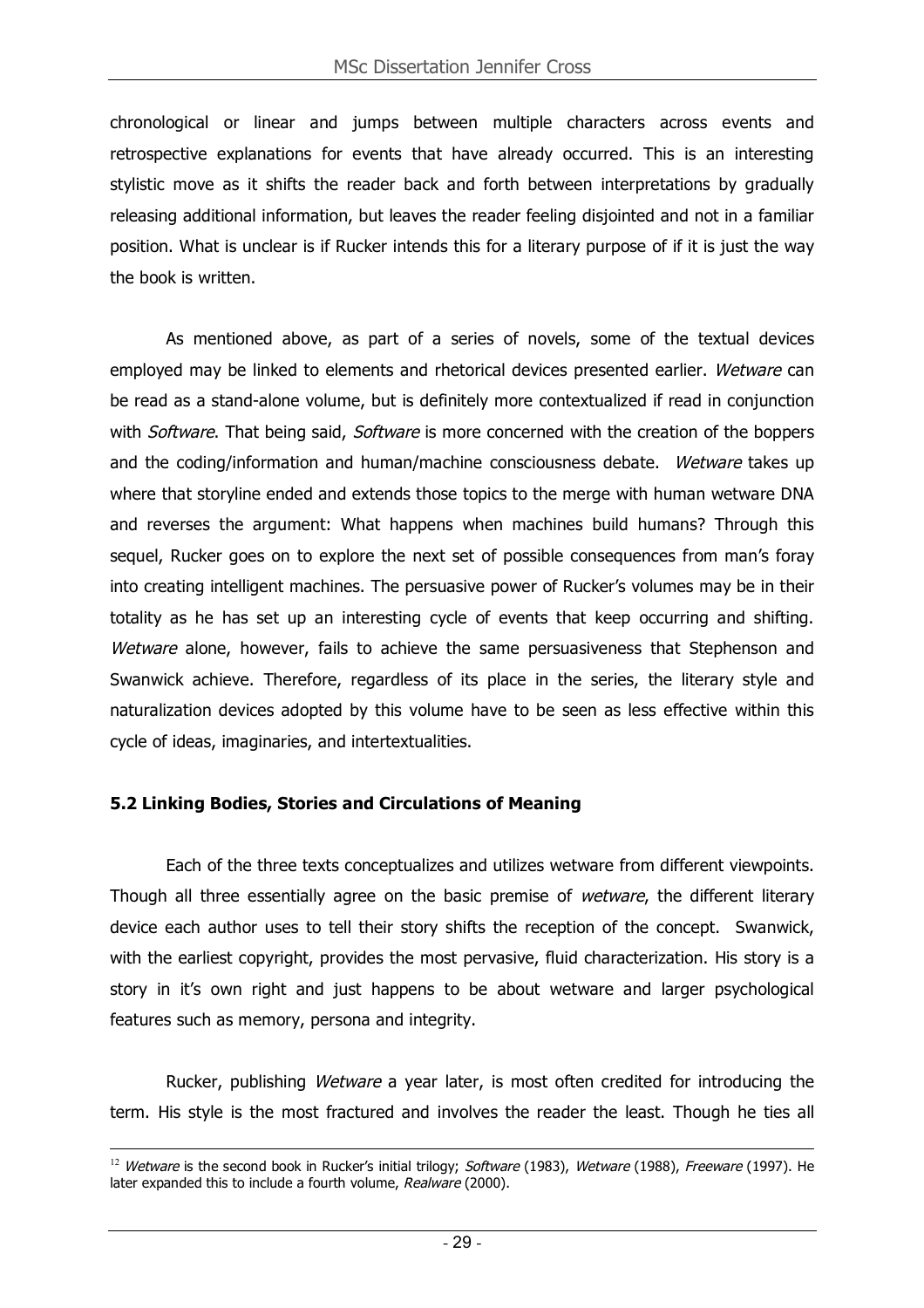elements of his story to ideas of sex and reproduction, it is hard to feel any affiliation with the wide range of metaphors and practices his characters engage in. Despite that, his characterization of wetware is also the only one published elsewhere, though both of the outside sources quoted in this paper were also written/edited by him.<sup>13</sup> Despite being the title of his volume, the actual storyline in Wetware is more focused on "meat" and building the "meatbop." Though wetware plays a crucial role in this process (as Rucker details), the focus of the text shifts to Manchile, the embodied manifestation of biogenetic engineering and manipulation of wetware and larger social themes of dystopian warfare between robots and humans. It is ironic that *Vacuum Flowers* is all about *wetware*, including Swanwick's many manifestations of the concept, but yet Rucker is perceived as the initiator of the idea.

Stephenson, in his dystopian California, focuses on a viruses, religion and information as they relate to bioware. These themes prove persuasive as well, though the mechanism and style he employs is very different from Swanwick. Stephenson's tale is a sarcastic romp through a future not too far distant which lends him more authority in persuading the reader to his version of the software/bioware/hardware triangle.

Unfortunately, what none of these texts conclusively prove is how their conceptualization of wetware became accepted into social imaginaries. They illuminate parts of this process and how intertextual play to familiar concepts can lend persuasive authority to the text, but do not actually illuminate conclusive links. To that end, I have to conclude that the framework is likely on the right track but that the research methodology needs to be both refined and expanded. It may not be possible to study a topic like this without engaging in an archaeological approach and examining the diffusion of ideas into social imaginaries. To that end, I have outlined several reflections for future methodologies and more research in this area below.

#### **5.3 Reflections on Strategies and Methods**

Doing analysis on novels is fraught with the hazard of too much information. Richly detailed, carefully framed and engrossing, this medium offers a realm easily lost in. Science fiction does not (usually) aspire to the profundity and philosophical depths of so-called "great" literature, but what it does do is tell a mighty fine tale. Each of the three novels in

 $\overline{a}$ <sup>13</sup> This refers to the sources quoted in Section III, Rucker's blog and the *Mondo 2000: User's Guide to the New* Edge, which Rucker co-edited and wrote the *wetware* article in the volume.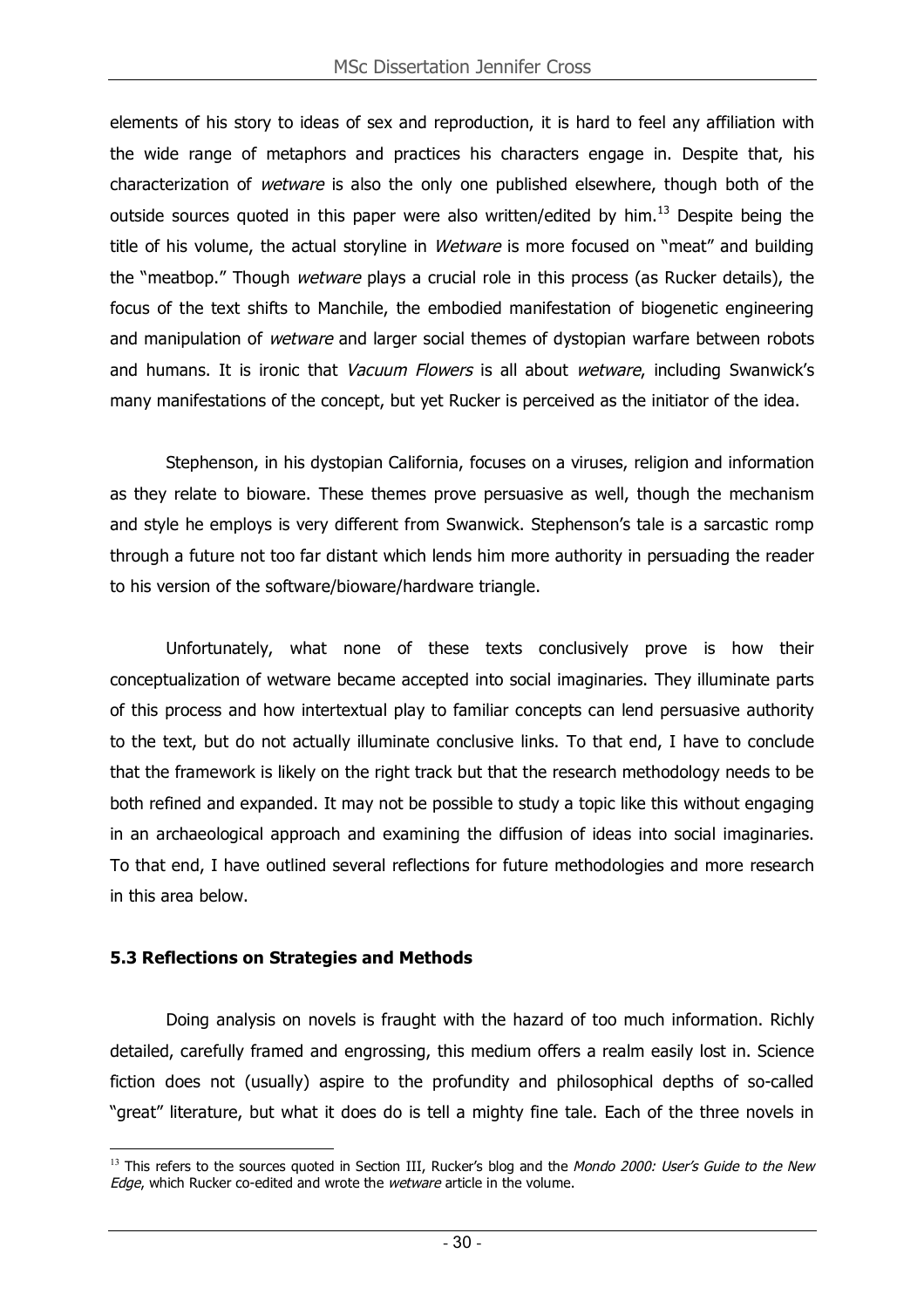this sample more than succeeds in this quest. The danger of this is in trying to remain narrowly focused and attentive to one particular theme or idea. I designed four coding/question schematics for this research before finally simplifying to the point of focusing solely on *wetware* and evaluating all other elements in relation to that concept. Though the central research question of this project was posed within that same lens, actually delving into the sample and maintaining that focus was incredibly difficult. Primarily, I attribute this to the complex, entwined nature of themes and ideas as they are presented in novels. While fun to read, this proved to be an unexpected challenge to academic research. On the positive side, the linked multiplicity of ideas and tangled circulation of meanings within the books seems more reflective of life, popular culture, and the actual circumstances in which individuals exist and attempt to make sense of the world around them. Hence, I conclude that the sample was appropriate to the conceptual framing but unexpectedly difficult due to its inherent narrative character.

The final methodological reflection I have is the difficulty in trying to imagine how "radical" or "different" some of these ideas would have been 20 years ago. Looking back at the inception of an idea from a contemporary perspective is very difficult...would wetware have seemed so different before the advent of today's more wired society? Before the explosion of the Web? How many of the ideas in this novel have become common to contemporary social imaginaries already? This is was an unanticipated difficulty of trying to backtrack from a different temporal location. This may be indicative of the applicability of genealogical methods, though such methods are much more intense, lengthy, and still attempt retrospection from a distant position.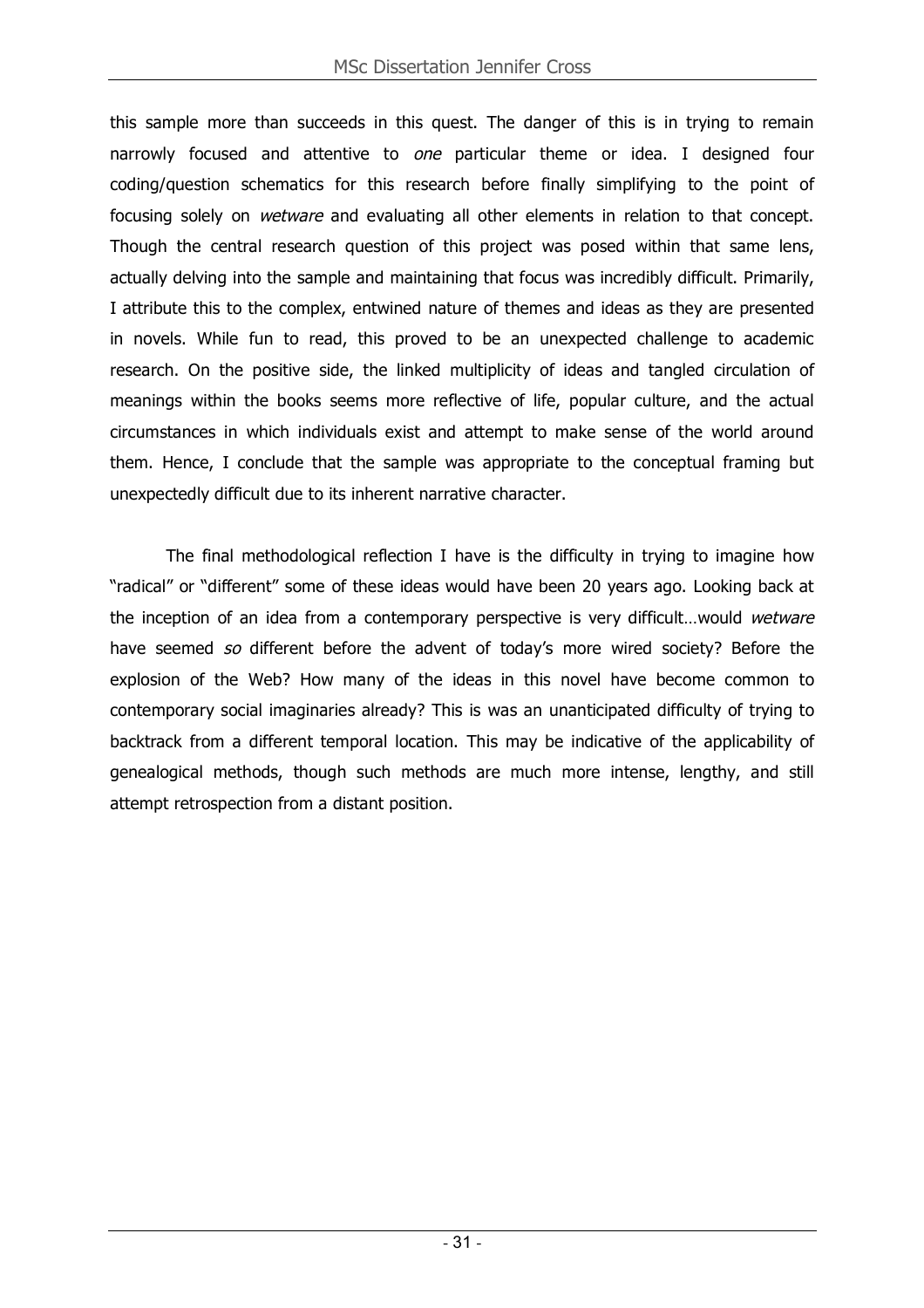# **5. Conclusion**

David McHugh (2001: 27) posed the perfect question with which to end this paper: "What do the social sciences look for in SF? Both fields have problems with external validity and both are dependent to greater or lesser extents on the suspension of disbelief performed by audiences". I believe that in seeking to understand how ideas are introduced into social imaginaries, I touched upon both of these issues. Science fiction is a great medium through which to explore popular culture but it does require the reader's willing suspension of disbelief in order to present new ideas which are not so completely supernatural as to have no familiar touchstone or point of entry. The degree to which this suspension is achieved depends on many factors, not the least of which is the individual reader. That limitation puts serious pressure on the external validity of any results arrived at by the researcher. Another reader, another researcher, another interpretation. This is the hazard of having such a targeted medium that depends so heavily on individual interpretation. Of course, that is also the reason is makes such a good sample: because it is loaded with individual interpretation and reflective of larger conceptual frameworks like social imaginaries.

Within the course of this paper, I was able to discover that all these elements do work together in intuitive processes of meaning making and cycles of new ideas entering social imaginaries. According to my research, this is much harder to demonstrate empirically. Though not to the level of a "thought experiment", I cannot say that this research proved itself conclusively. Rather, it raised some interesting conceptual frameworks for future endeavours that seek to understand processes of meaning making, stories and imaginations. It seems clear that there is a link between rendering the spectacular familiar and persuading the reader to suspend disbelief and accept new ideas. Though I have outlined a series of elements and devices here that begin to explore this process, I have to conclude that there could still be much work done in this area.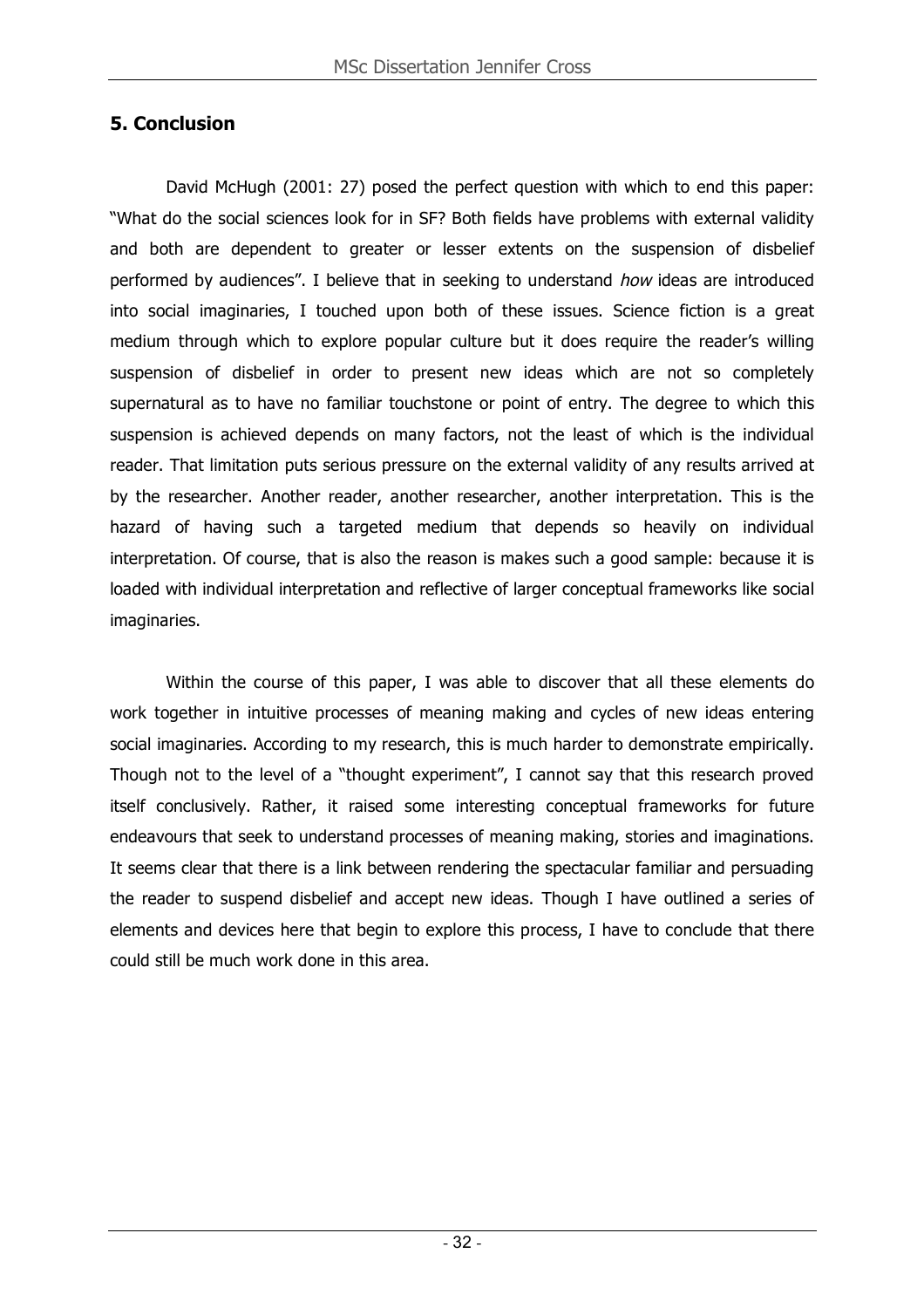#### **Bibliography**

- Anderson, Benedict. 1991. Imagined Communities: Reflections on the Origin and Spread of Nationalism. London: Verso.
- Arendt, Hannah. 1958. The Human Condition. Chicago: University of Chicago Press.
- Arthurs, Alberta. 2003. "Social Imaginaries and Global Realities". Public Culture. 15(3): 579-586.
- Brier, Søren. 2006. "Ficta: remixing generalized symbolic media in the new scientific novel". Public Understanding of Science 15(2), pp. 153-174.
- Coleridge, Samuel Taylor. 1817. Biographia Literaria in (Ed.) 1985. Jackson, H.J. Samuel Taylor Coleridge. Oxford: Oxford University Press.
- Culler, Jonathan. 1981. The Pursuit of Signs: Semiotics, Literature, Deconstruction. Ithaca: Cornell University Press.
- Culler, Jonathan. 1975. Structuralist Poetics: Structuralism, Linguistics and the Study of Literature. London: Routledge & Kegan Paul.
- Deacon, David; Pickering, Michael; Golding, Peter; Murdock, Graham. 1999. Researching Communications: A Practical Guide to Methods in Media and Cultural Analysis. London: Arnold.
- Fairclough, Norman. 2001 (2<sup>nd</sup> edition). Language and Power. Harlow: Pearson Education Limited.
- Gibson, William. 1984. Neuromancer. New York: Ace Publishing
- Gill, Rosalind. 2000. "Discourse Analysis", in Qualitative Researching With Text, Image and Sound. Bauer, M. & Gaskell, G. (Eds.). London: SAGE Publications.
- Haley, Christopher. 2001. Science fiction and the making of the laser. In W. Smith, et al. (Eds.), Science Fiction and Organization (pp. 31-40). London: Routledge.
- Hall, Stuart. (Ed.) 1997. Representation: cultural representations and signifying practices. London: SAGE Publications.
- Hayles, N. Katherine. 1999. How We Became Posthuman: Virtual Bodies in Cybernetics, Literature, and Informatics. Chicago: University of Chicago Press.
- Kelty, Christopher. 2005. "Geeks, Social Imaginaries, and Recursive Publics". Cultural Anthropology. Vol. 20(2): 185-214.
- Langdridge, Darren. 2006. "Ideology and Utopia: Social Psychology and the Social Imaginary of Paul Ricoeur". Theory and Psychology. Vol. 16(5): 641-659.
- Leach, Joan. "Rhetorical Analysis", in Qualitative Researching With Text, Image and Sound. Bauer, M. & Gaskell, G. (Eds.). London: SAGE Publications.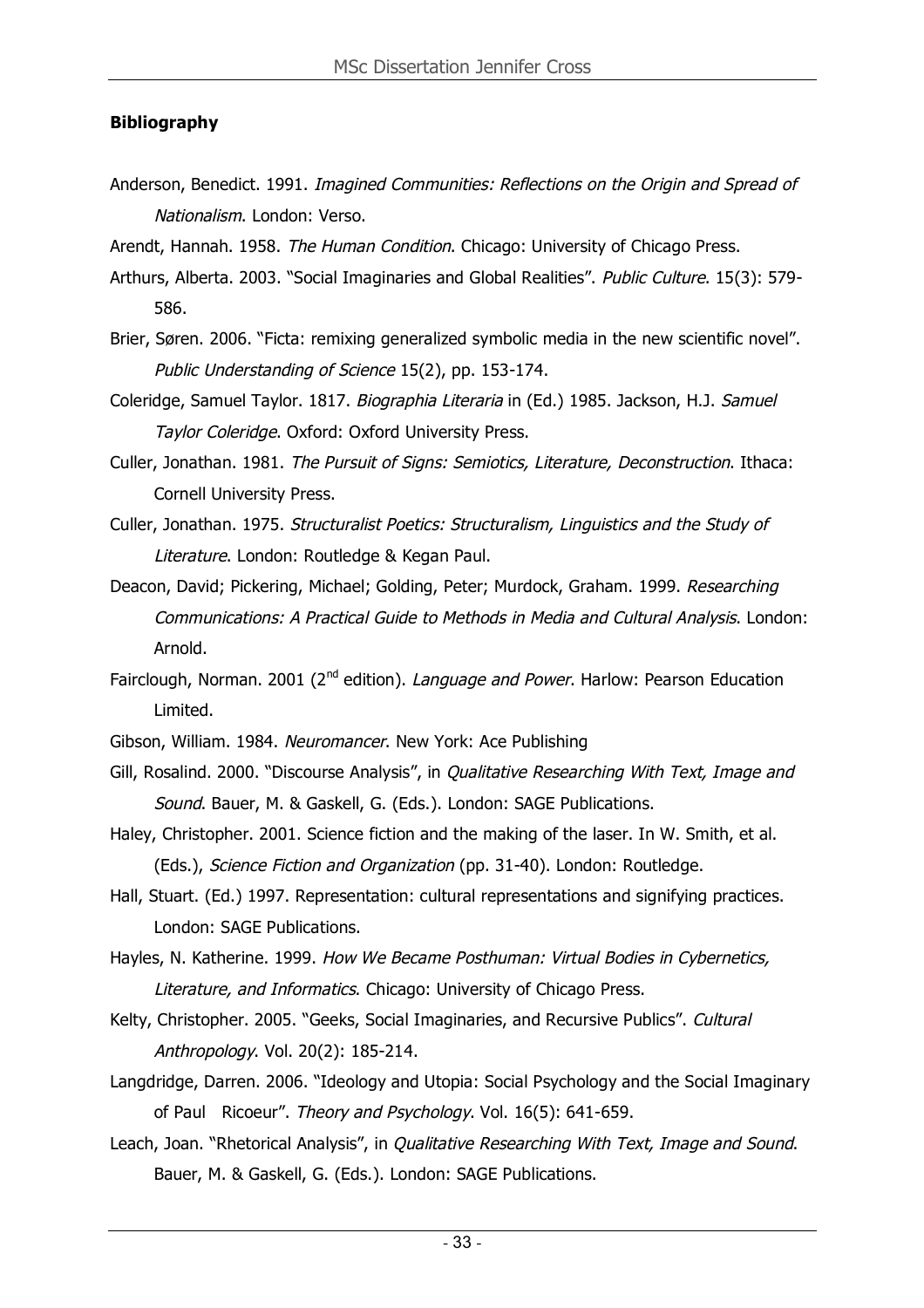Leonard, Andrew. 2001, February 7. Riding shotgun with William Gibson. Retrieved August 15, 2007, from

http://archive.salon.com/tech/feature/2001/02/07/gibson\_doc/print.html.

- McHugh, David. 2001. 'Give me your mirrorshades': science fiction 'methodology' meets the social and organizational sciences. In W. Smith, et al. (Eds.), Science Fiction and Organization (pp. 15-30). London: Routledge.
- Radway, Janice. 1991. Reading the Romance: Women, Patriarchy, and Popular Literature. Chapel Hill: University of North Carolina Press.
- Roberts, John. 2005. "The Power of the 'Imaginary' in Disciplinary Processes". Organization. 12 (5): 619-639.
- Rucker, Rudy, Sirius, R.U., Mu, Queen (Eds.). 1992. Mondo 2000: A User's Guide to the New Edge. London: Thames and Hudson.

Rucker, Rudy. 1988. Wetware. New York: Avon Books.

- Samuels, David. 1996. " 'These Are the Stories That the Dogs Tell': Discourses of Identity and Difference in Ethnography and Science Fiction". Cultural Anthropology. 11 (1): 88-118.
- Shotter, John. 1993. Cultural Politics of Everyday Life: Social Construction, Rhetoric and Knowing of the Third Kind. Buckingham: Open University Press.
- Silverstone, Roger. 1999. Why Study the Media?. London: SAGE Publications.
- Stephenson, Neal. 1992. Snow Crash. New York: Bantam Dell.
- Swanwick, Michael. 1987. Vacuum Flowers. London: Simon & Schuster Ltd.
- Swingewood, Alan. 1986. Sociological Poetics and Aesthetic Theory. Houndmills: Macmillan.
- Taylor, Charles. 2002. "Modern Social Imaginaries". Public Culture. 14(1): 91-124.
- Wenger, Etienne. 1998. Communities of Practice: Learning, Meaning, and Identity. New York: Cambridge University Press.
- What We Don't Know. 2007, February. WIRED. Vol. 15.2.
- Wikipedia.org. (http://en.wikipedia.org/wiki/Wetware)
- Wolfe, Gene. 2007 (Introduction). In Prucher, Jeff (Ed.). Brave New Words: The Oxford Dictionary of Science Fiction. New York: Oxford University Press.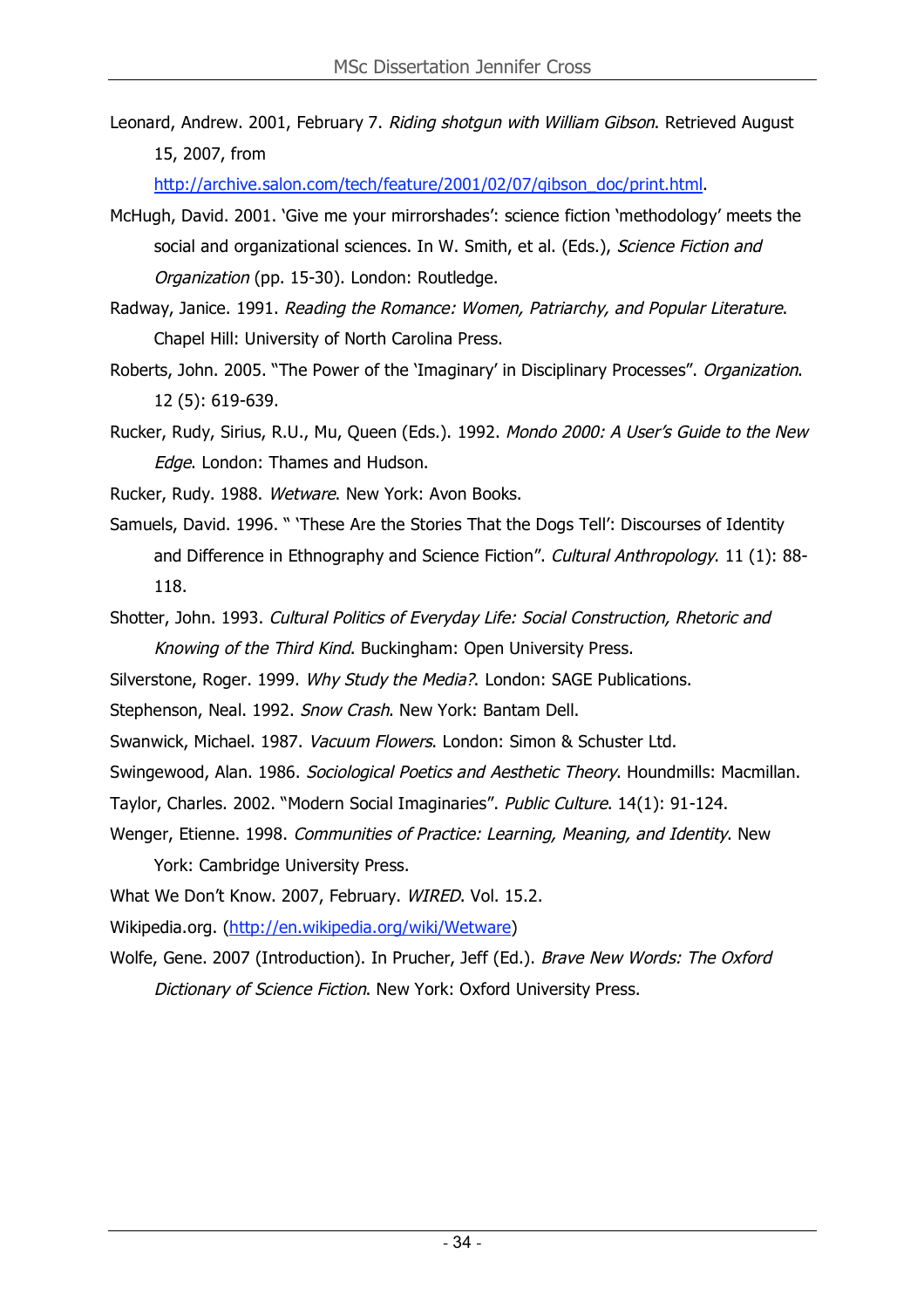Appendix A

#### **Coding/Analysis Schematic**

- 1) Basic Text/Content of the novel
	- A. Includes main characters, plot/storyline, main themes of the book
	- B. Common assumptions/ Classification Schemes drawn upon<sup>14</sup>
		- (For example: Are the main characters gendered? Are bodies normal?) (Schemes: i.e. social, cultural, linguistic, political, economic, etc.)
	- C. Style of the text $^{15}$ (Includes grammar, visual devices, use of metaphor, feeling of the novel, timeline of the story, etc)

2) How is *wetware* initially introduced in the novel?

(i.e. Character dialogue, element of narrative setting, other mechanism)

- 3) What does the concept seem to mean in the novel? Does this meaning change?
- 4) What other themes interact with wetware?
	- A. How?
	- B. Are additional themes familiar or strange? Why?
	- C. Are these themes (including wetware) persuasive? How? (Ethos, Pathos, Logos?) $^{16}$
- 5) Are elements of *vraisemblance* present in the text or between themes?<sup>17</sup>
	- A. Presenting the "real" or "text of the natural attitude"
	- B. Cultural stereotypes or common knowledge<sup>18</sup>
	- C. Models of the sci-fi genre utilized

D. Reflexive nature of the text, comments on itself or the genre; process of naturalization, whereby the strange is made natural (a blur so natural it passes unnoticed); locating a proper level of vraisemblance.

E. Intertextuality/reference to other texts, claim naturalness, parody/irony

6) Other thoughts/notable quotes or information

<sup>14</sup> Adapted from N. Fairclough in Language and Power.

<sup>15</sup> Adapted from Joan Leach in "Rhetorical Analysis" .

<sup>16</sup> Adapted from Joan Leach in "Rhetorical Analysis".

<sup>17</sup> Adapted from Jonathan Culler in Structuralist Poetics.

<sup>18</sup> Adapted from Roger Silverstone in Why Study the Media?,